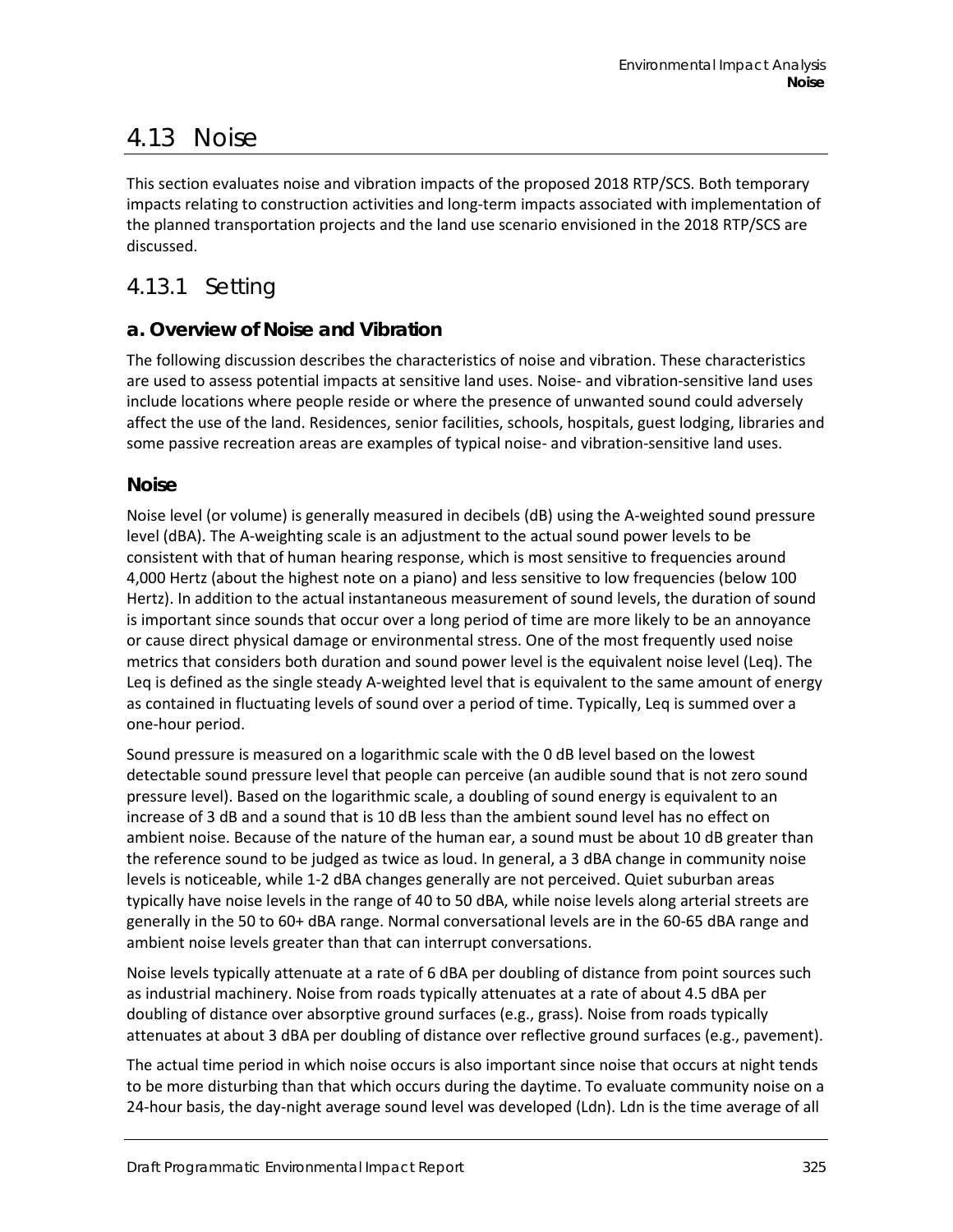A-weighted levels for a 24-hour period with a 10 dB upward adjustment added to those noise levels occurring between 10:00 PM and 7:00 AM to account for the general increased sensitivity of people to nighttime noise levels. The Community Noise Equivalent Level (CNEL) is identical to the Ldn with one exception. The CNEL adds 5 dB to evening noise levels (7:00 PM to 10:00 PM). Thus, both the Ldn and CNEL noise measures represent a 24-hour average of A-weighted noise levels with Ldn providing a nighttime adjustment and CNEL providing both an evening and nighttime adjustment.

## **Vibration**

Vibration is an oscillatory motion through a solid medium in which the motion's amplitude can be described in terms of displacement, velocity, or acceleration. Vibration can be a serious concern, causing buildings to shake and rumbling sounds to be heard. In contrast to noise, vibration is not a common environmental problem. It is unusual for vibration from sources such as buses and trucks to be perceptible, even in locations close to major roads.

There are several different methods that are used to quantify vibration. The peak particle velocity (PPV) is defined as the maximum instantaneous peak of the vibration signal. The PPV is most frequently used to describe vibration impacts to buildings and is usually measured in inches per second. The root mean square (RMS) amplitude is most frequently used to describe the effect of vibration on the human body. The RMS amplitude is defined as the average of the squared amplitude of the signal. Decibel notation (VdB) is commonly used to measure RMS. The decibel notation acts to compress the range of numbers required to describe vibration.

High levels of vibration may cause physical personal injury or damage to buildings. However, groundborne vibration levels rarely affect human health. Instead, most people consider groundborne vibration to be an annoyance that can affect concentration or disturb sleep. In addition, high levels of groundborne vibration can damage fragile buildings or interfere with equipment that is highly sensitive to groundborne vibration (e.g., electron microscopes).

In contrast to noise, groundborne vibration is not a phenomenon that most people experience every day. The background vibration velocity level in residential areas is usually 50 RMS or lower which is well below the threshold of perception for humans (human perception is around 65 RMS). Most perceptible indoor vibration is caused by sources within buildings, such as operation of mechanical equipment, movement of people, or slamming of doors. Typical outdoor sources of perceptible groundborne vibration are construction equipment, steel-wheeled trains, and traffic on rough roads. If the roadway is smooth, the vibration from traffic is rarely perceptible.

### **b. Noise and Vibration Sources**

Many principal noise generators within the SJCOG region are associated with transportation (i.e., airports, freeways, arterial roadways and railroads). Local collector streets are not considered significant noise sources as traffic volume and speeds are generally much lower than for freeways and arterial roadways. Generally, transportation-related noise is the dominant noise source within urban environments.

Similar to the environmental setting for noise, the vibration environment is typically dominated by traffic from nearby roadways and activity on construction sites. Heavy trucks typically operate on major streets and can generate groundborne vibrations that vary depending on vehicle type, weight and pavement conditions. Nonetheless, vibration due to roadway traffic is typically not perceptible.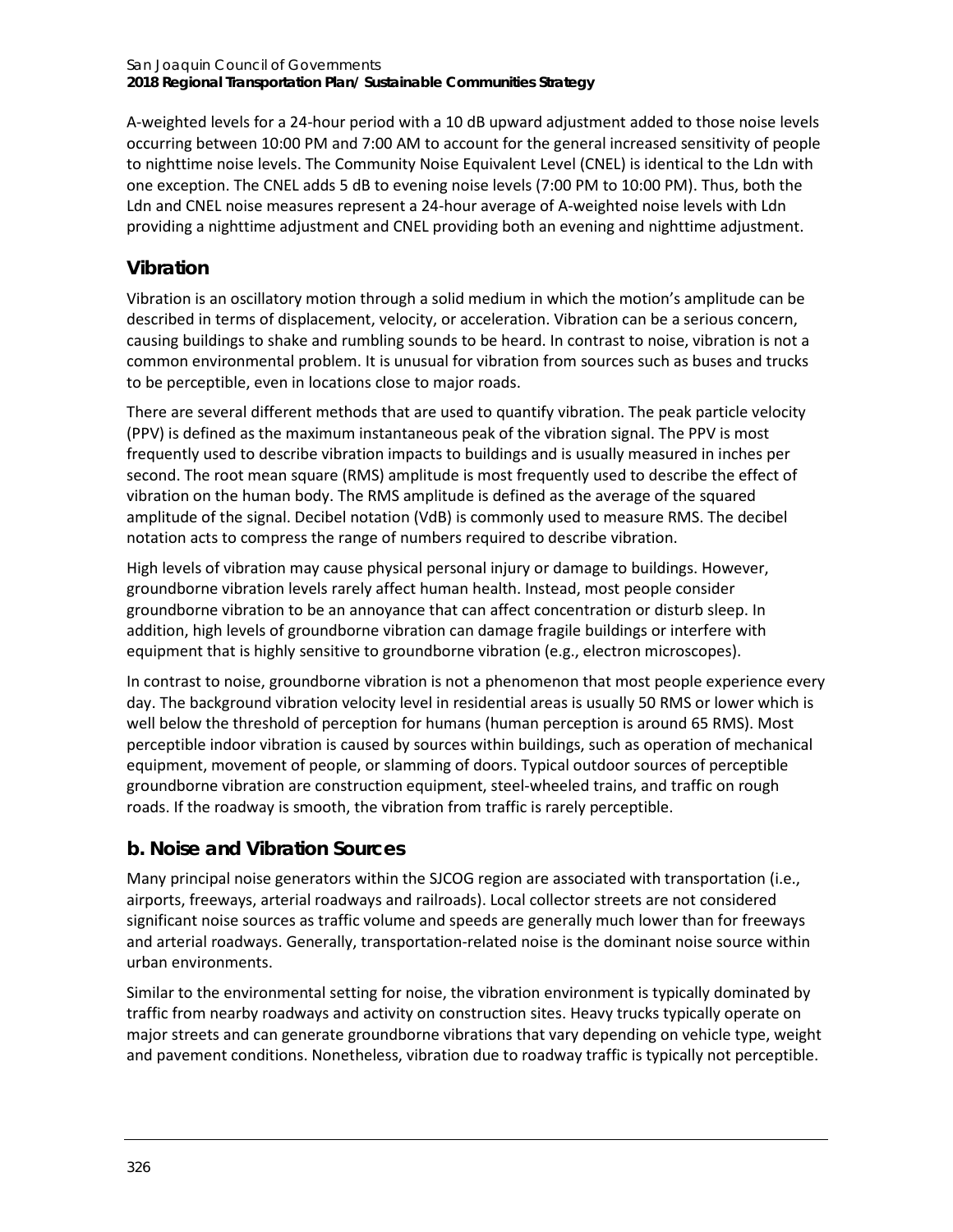### **Motor Vehicle Traffic**

Motor vehicles, including cars/light trucks, buses and various types of trucks, are the most substantial source of noise in most of the SJCOG region. This can be attributed to the network of major, primary and secondary arterials, as well as the large number of vehicle trips that occur each day. Within San Joaquin County, Interstate 5 and State Route 99 have the largest vehicle volumes and the highest noise levels, mostly notably State Route 99. In 2016, daily traffic volumes on State Route 99 ranged from 65,000 vehicles south of the Sacramento-San Joaquin County line to 129,000 vehicles between Milgeo Avenue and Jackton Road, near the southern County line (Caltrans 2016). Levels of highway noise typically range from 70 to 80 dB(A) at a distance of 50 feet from the highway (Federal Highway Administration [FHA] 2003).

Additionally, the SJCOG region has many arterial roadways. Typical arterial roadways have one or two lanes of traffic in each direction. Noise from these sources can be a substantial environmental concern where buffers (e.g., buildings, landscaping, etc.) are inadequate to reduce noise levels or where the distance from centerline to sensitive uses is relatively small. Given typical daily traffic volumes of 10,000 to 40,000 vehicle trips, noise levels along arterial roadways can typically range from Ldn 65 to 70 dBA at a distance of 50 feet from the roadway centerlines (FHA 2003).

### **Aircraft Operation**

San Joaquin County has six public-use aviation airports, which include the following:

- **Kingdon Executive**
- **Lodi**
- **Lodi Precissi Airpark**
- **New Jerusalem**
- **EXECUTE: Stockton Metropolitan**
- **Tracy Municipal**

Of these airports, only the Stockton Metropolitan Airport provides scheduled air carrier service. There are also seven private airports in the county, including hospital heliports and small agricultural airstrips. Currently, there are no operational military airfields in the county.

Stockton Municipal Airport is the only airport to offer commercial and cargo air carrier service in the County (SJCOG 2016). Most aircrafts using the facility are single-engine piston aircrafts; however, as the airport retains the longest runway in the County, a significant number of operations are performed by twin-engine turboprops and jets (SJCOG 2016).

The major private civilian facilities have potential for significant noise level impacts as urban development continues to encroach into the rural areas. San Joaquin County noise contour measurements and estimates for airports can be found in the 2009 San Joaquin County Airport Land Use Compatibility Plan (ALUCP) and 2016 Stockton Metropolitan Airport ALUCP.

Airport noise contours have been established for all airport facilities in the County and are consistent with the Federal Aviation Administration (FAA) Integrated Noise Model. In addition, noise contours for existing and future conditions at each of the airports are contained in plans or studies, including: Airport Master Plans, Airport Land Use Compatibility Plan, Comprehensive Airport Land Use Plans, Airspace Plans, and Airport Layout Plans, which are all incorporated by reference. Each of these plans or studies includes implementation goals, objectives, and policies and/or recommendations to lessen noise impacts.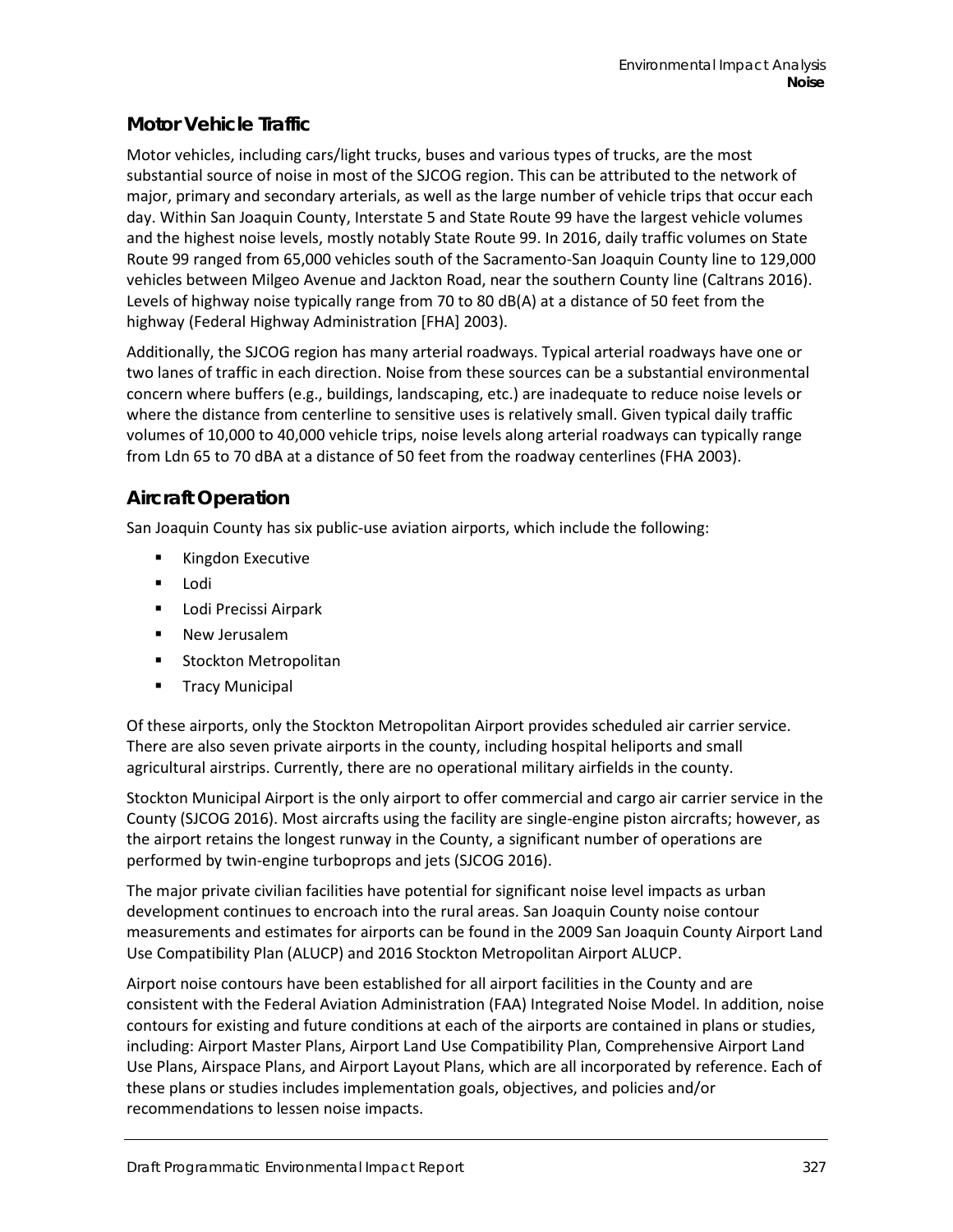## **Railroad Operations**

Railroad operations generate high, relatively brief, intermittent noise events. These noise events are an environmental concern for sensitive uses located along rail lines and near sidings and switching yards. Locomotive engines and the interaction of steel wheels and rails are one primary source of rail noise. The latter creates rolling noise which is caused by continuous rolling contact, impact noise when a wheel encounters a rail joint, turnout or crossover and squeal generated by wheel/rail friction on tight curves. For very high speed rail vehicles, air turbulence can be a significant source of noise. Air horns and crossing bell gates are another primary source of rail noise.

Rail operations generate varying noise levels depending on the type of rail activity. Heavier commuter or freight trains, which are diesel-powered, generate more noise than electricallypowered light-rail vehicles. According to the Federal Transit Administration (FTA), six commuter trains traveling at 50 miles per hour with a horn blowing generate a noise level of 81 dBA Leq at 50 feet. This same activity without a horn generates a noise level of 68 dBA Leq at 50 feet. In comparison, 12 light rail transit trains traveling 40 miles per hour generate a noise level of 65 dBA Leq at 50 feet. These same light rail transit trains generate a noise level of 57 dBA Leq at 20 miles per hour at 50 feet (FTA 2006).

According to the FTA Transit Noise and Vibration Impact Assessment guidance document (2006), vehicle propulsion rail units generate the following noises: (1) whine from electric control systems and traction motors that propel rapid transit cars, (2) diesel-engine exhaust noise from locomotives, (3) air-turbulence noise generated by cooling fans and (4) gear noise. Additional noise of motion is generated by the interaction of wheels/tires with their running surfaces. The interaction of steel wheels and rails generates three types of noise: (1) rolling noise due to continuous rolling contact, (2) impact noise when a wheel encounters a discontinuity in the running surface, such as a rail joint, turnout or crossover and (3) squeal generated by friction on tight curves.

When comparing electric- and diesel-powered trains, speed dependence is strong for electricpowered transit trains because wheel/rail noise dominates, and noise from this source increases strongly with increasing speed. On the other hand, speed dependence is less for diesel-powered commuter rail trains, particularly at low speeds where the locomotive exhaust noise dominates. As speed increases, wheel-rail noise becomes the dominant noise source and diesel- and electricpowered trains will generate similar noise levels. For transit vehicles in motion, close-by sound levels also depend upon other parameters, such as vehicle acceleration and vehicle length, plus the type/condition of the running surfaces. For very high-speed rail vehicles, air turbulence can also be a significant source of noise. In addition, the guideway structure can also radiate noise as it vibrates in response to the dynamic loading of the moving vehicle.

Rail lines for goods movement (e.g., agricultural materials) are located throughout the SJCOG region. The Amtrak and Altamont Commuter Express (ACE) provide commuter passenger train service. Amtrak operates trains with destinations to Las Vegas, San Diego, and San Luis Obispo. The San Joaquin Amtrak passenger cars provide passenger service throughout the California's Central Valley with seven northbound and seven southbound trains every day. In addition, the County has an extensive network of railroad lines belonging primarily to two major railroads: Union Pacific (UP) and the BNSF Railway Company (BNSF)[. Figure 15](#page-4-0) shows the location of the UP and BNSF lines, and the specific lines used by the commuter passenger trains. Both railroad main lines parallel the State Route (SR)-99 and Interstate (I)-5 in the northern portion of the County, while in the southern area, the UP main line parallels the SR-99 and the BNSF main line runs along the Mariposa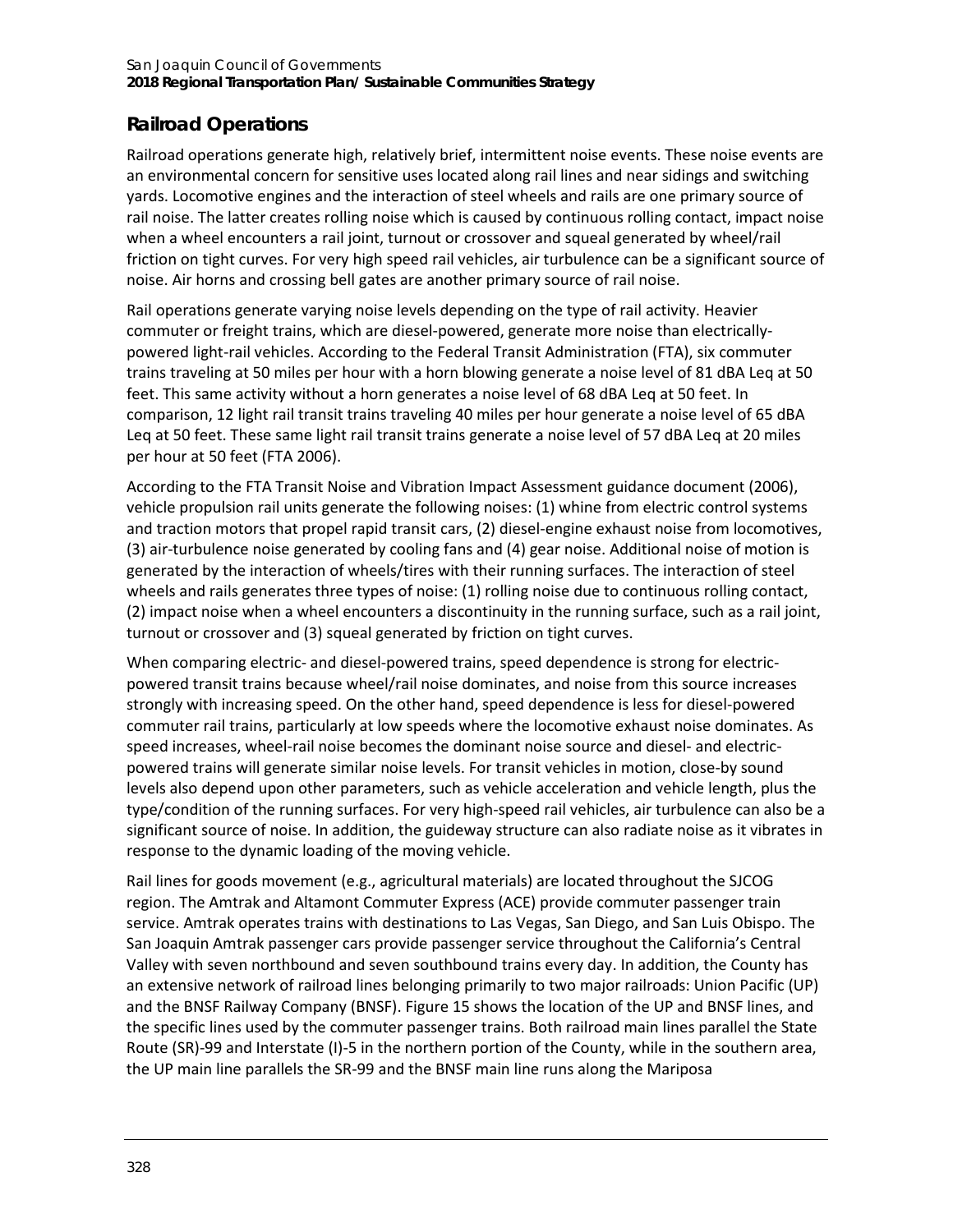

<span id="page-4-0"></span>**Figure 15 San Joaquin County Railroad Lines**

Additional data provided by FEMA, 2017.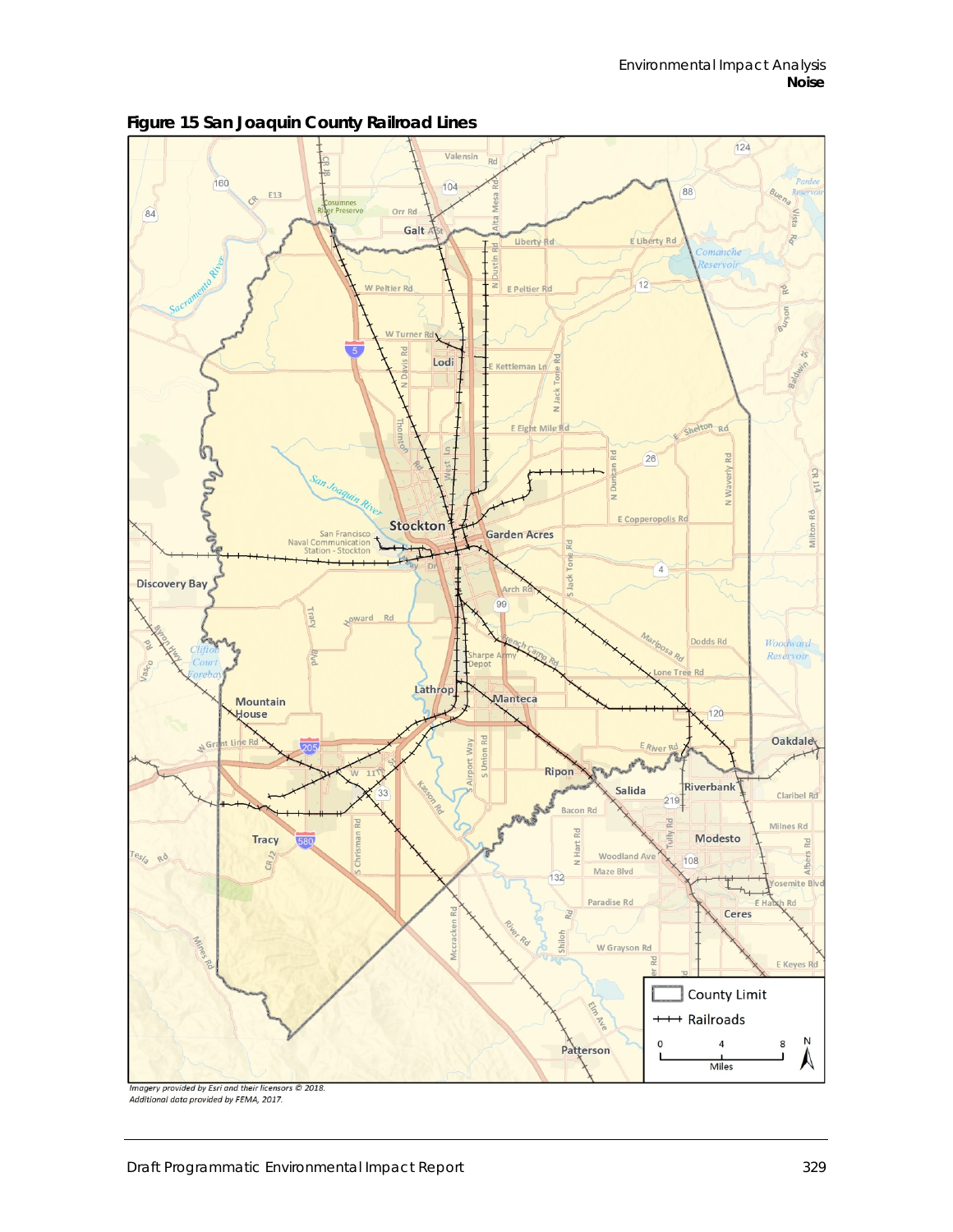<span id="page-5-0"></span>Road/Santa Fe Road to the east and SR-4 to the west[. Table 36](#page-5-0) provides the CNEL for several segments of the primary UP and BNSF lines.

|                                                                 |                         | <b>Noise Contour Distance (feet)</b> |           |           |  |
|-----------------------------------------------------------------|-------------------------|--------------------------------------|-----------|-----------|--|
| Segment                                                         | <b>Number of Trains</b> | Ldn at 100 feet                      | 65 dB Ldn | 60 dB Ldn |  |
| Inland Rd. at SR 4 East of Holt                                 | 33                      | 65                                   | 171       | 368       |  |
| Woodward Rd. at Moffatt Blyd. South of Manteca                  | 23                      | 75                                   | 466       | 1,003     |  |
| Lawrence Rd. & Arthur Rd. North of Escalon                      | 47                      | 72                                   | 305       | 657       |  |
| South Lathrop                                                   | 11                      | 66                                   | 115       | 55        |  |
| Source: 2009 San Joaquin County General Plan Update, Table 15.9 |                         |                                      |           |           |  |

#### **Table 36 Exterior Noise Exposure Adjacent to Nearby Rail Lines**

The data i[n Table 36](#page-5-0) are examples of train noise exposure at specific locations in San Joaquin County, and do not represent all train noise exposure within the County. These examples illustrate the vast differences in the number of train operations and associated noise exposure at different areas of the County. The examples represent train noise exposure away from grade crossings; that is, they do not include significant contributions from train warning horns and crossing guard warning systems. At grade crossings, warning horns dominate train noise exposure, producing an average SEL as high as 110 dB at 100 feet from the tracks (San Joaquin County 2010).

The data presented in [Table 36](#page-5-0) illustrates the variability regarding train noise exposure within the County. Variables such as train speed, track construction/condition, grade, number of train locomotives, number of train cars, and location relative to a grade crossing make quantitative assessment of train noise exposure create challenges when trying to determine the impacts on surrounding communities. This information illustrates the importance of site-specific train noise assessment for projects identified as noise sensitive.

## **Industrial and Manufacturing**

Noise from industrial complexes and manufacturing plants are characterized as stationary or point sources even though they may include mobile sources like heavy equipment. Local governments typically regulate noise from industrial, manufacturing and construction equipment and activities through enforcement of noise ordinance standards, implementation of general plan policies and imposition of conditions of approval for building or grading permits.

In general, in the SJCOG region and throughout California, industrial complexes and manufacturing plants are located away from sensitive land uses and, as such, noise generated from these sources has less of an effect on surrounding properties. In contrast to industrial and manufacturing facilities, construction sites are located throughout the SJCOG region and often within, or adjacent to, residential areas.

## **Construction Noise and Vibration**

Noise and vibration from construction sites are characterized as stationary or point sources even though heavy construction equipment is often mobile. Construction activities typically generate high, intermittent noise and vibration on and adjacent to construction sites and related noise and vibration impacts are short-term, occurring primarily on week days and during daylight hours. The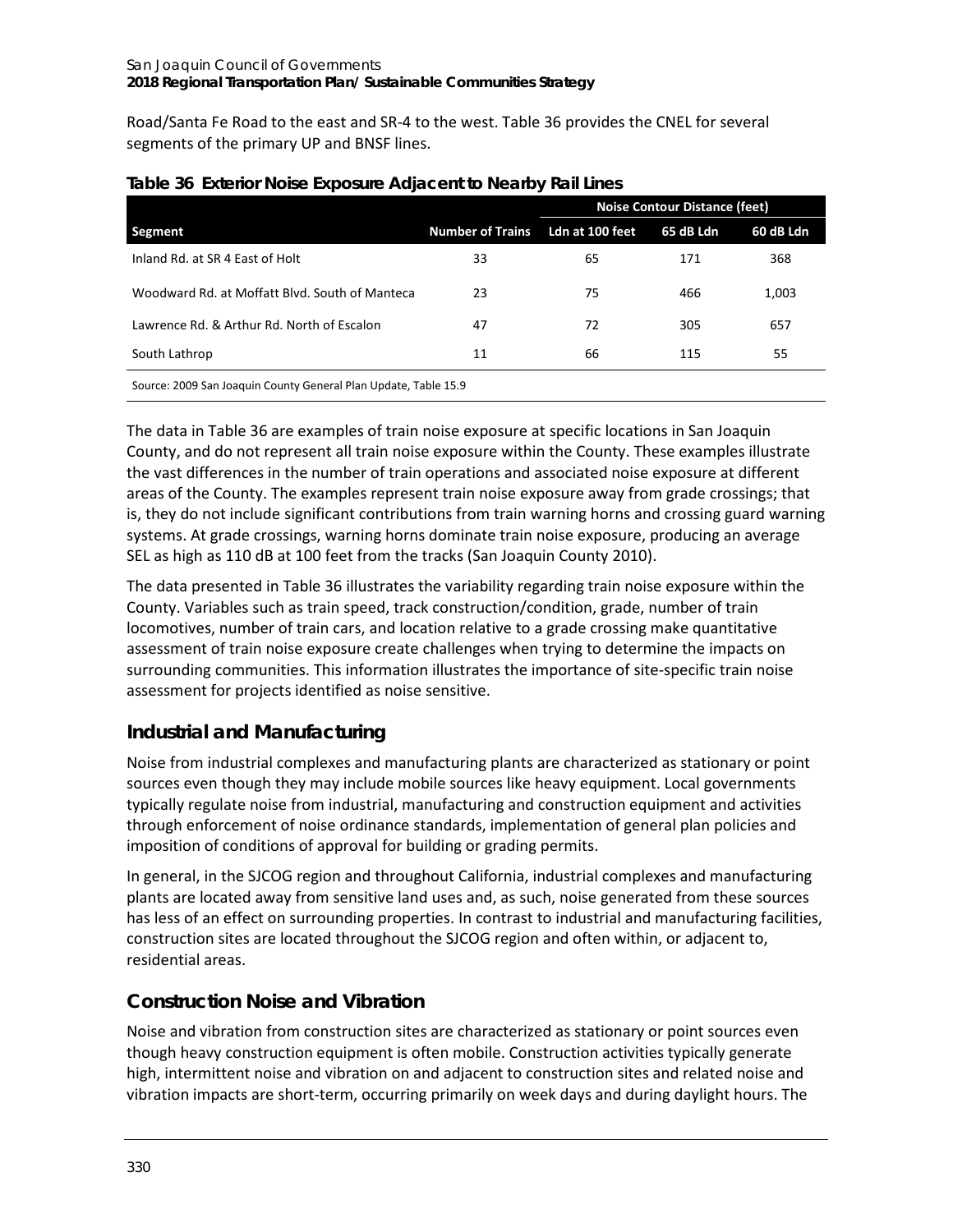dominant source of noise from most construction equipment is their diesel engine. During pile driving or pavement breaking events, impact noise is the dominant source and equipment produces the highest vibration levels. Construction equipment operates in two modes, stationary and mobile. Stationary equipment operates in one location for one or more days at a time and can generate a constant noise level (e.g., pumps, generators and air compressors) or variable noise levels (e.g., pile drivers and pavement breakers). Mobile equipment moves around the construction site (e.g., dozers, tractors). Noise levels vary depending on the power cycle being used. Mobile equipment such as trucks, move to and from the site using adjacent streets/roads.

#### **Sensitive Receptors**

Some land uses are considered more sensitive to ambient noise levels than others due to noise exposure (in terms of both exposure time and "insulation" from noise) and the types of activities typically involved. Residences, motels and hotels, schools, libraries, churches, hospitals, nursing homes, auditoriums, natural areas, parks and outdoor recreation areas are generally more sensitive to noise than are commercial and industrial land uses. Consequently, the noise standards for sensitive land uses are more stringent than those for less sensitive uses, such as commercial and industrial.

To protect various human activities and sensitive land uses (e.g., residences, schools, and hospitals) lower noise levels are needed. A noise level of DNL 55 to 60 dB outdoors is the upper limit for intelligible speech communication inside a typical home. In addition, social surveys and case studies have shown that complaints and community annoyance in residential areas begin to occur at DNL 55 dB. Sporadic complaints associated with the DNL 55 to 60 dB range give way to widespread complaints and individual threats of legal action within the DNL 60 to 70 dB range. At DNL 70 dB and above, residential community reaction typically involves threats of legal action and strong appeals to local officials to stop the noise.

San Joaquin County encompasses a large area with a wide variety of noise sources and noise levels. The ambient noise environment ranges from low levels associated with wilderness areas to high levels associated with airports and heavily trafficked roadways. Given the size of the County and the variation in sources, it is not useful to complete a detailed noise monitoring study for this Program EIR. Rather this Program EIR presents a discussion of noise levels associated with different noise sources and thereby allows the reader to infer the noise level at different locations depending on the proximity of a location to a noise source.

#### **c. Regulatory Setting**

Various federal agencies have set standards for transportation-related noise and vibration sources that participate in interstate commerce, such as aircraft, locomotives and trucks. The State sets noise standards for those noise sources that are not preempted from regulation, such as automobiles, light trucks and motorcycles. Noise and vibration sources associated with industrial, commercial and construction activities are generally subject to local control through noise ordinances and general plan policies.

#### **Federal**

Relevant federal regulations include those established by the FHWA, FTA, Federal Aviation Administration (FAA) and Department of Housing and Urban Development (HUD).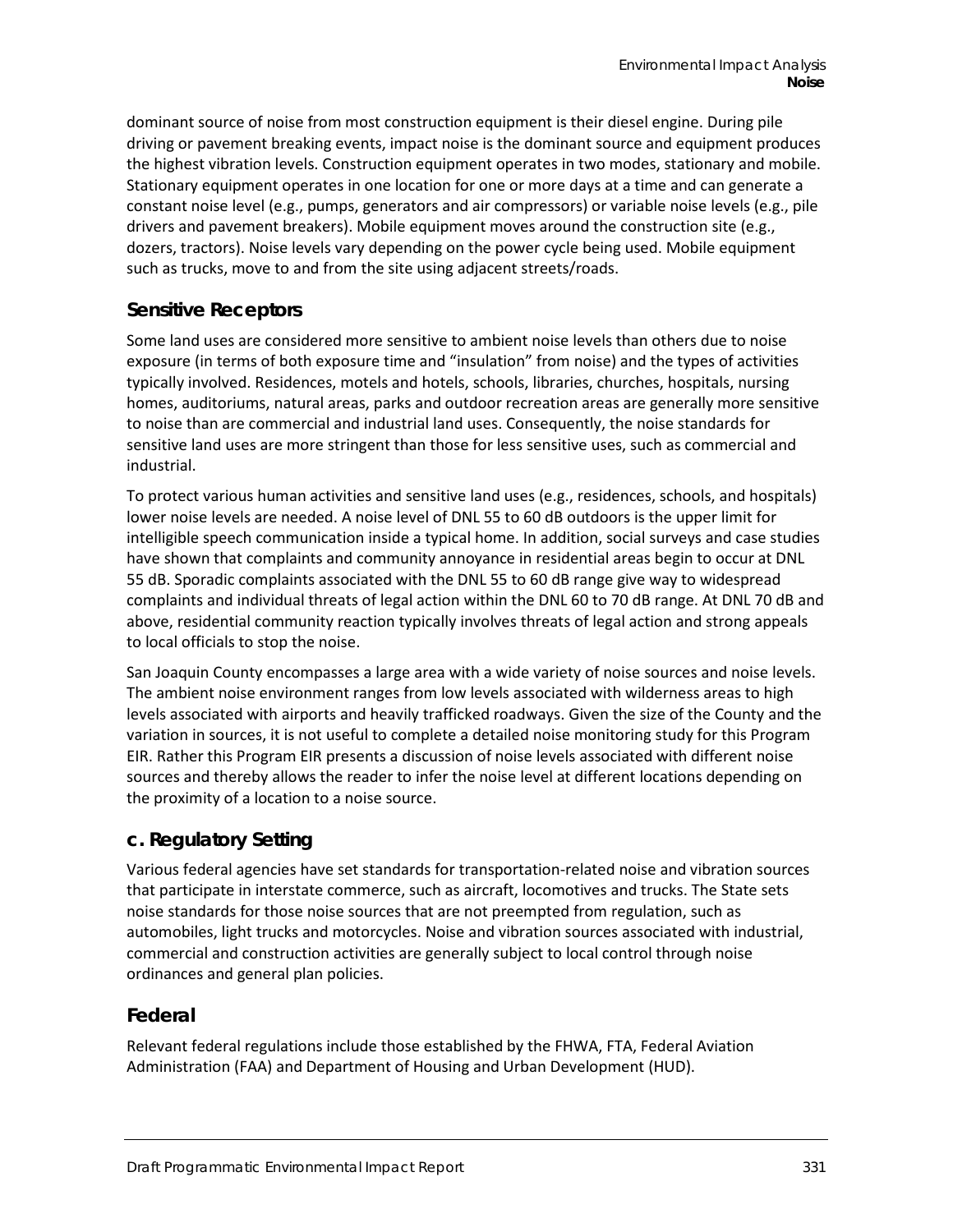#### *Federal Highway Administration*

#### **TRAFFIC NOISE**

Traffic noise impacts, as defined in 23 CFR § 772.5, occur when the predicted noise level in the design year approach or exceed the Noise Abatement Criteria (NAC) specified in 23 CFR § 772, or a predicted noise level substantially exceeds the existing noise level (a "substantial" noise increase). A "substantial increase" is defined as an increase of 12 dB Leq during the peak hour of traffic. For sensitive uses, such as residences, schools, churches, parks and playgrounds, the NAC for interior and exterior spaces is Leq 57 and 66 dB, respectively, during the peak hour of traffic noise. [Table 37](#page-7-0) summarizes NAC corresponding to various land use activity categories. Activity categories and related traffic noise impacts are determined based on the actual land use in a given area.

| <b>Activity</b><br>Category                                                      | <b>Hourly</b><br>Leq | <b>Hourly</b><br>L10 <sup>1</sup> | <b>Analysis</b><br>Location | <b>Description of Activity Category</b>                                                                                                                                                                                                                                                                                                                                                                      |
|----------------------------------------------------------------------------------|----------------------|-----------------------------------|-----------------------------|--------------------------------------------------------------------------------------------------------------------------------------------------------------------------------------------------------------------------------------------------------------------------------------------------------------------------------------------------------------------------------------------------------------|
| Α                                                                                | 57                   | 60                                | Exterior                    | Lands on which serenity and quiet are of extraordinary significance<br>and serve an important public need and where the preservation of<br>those qualities is essential if the area is to continue to serve its<br>intended purpose                                                                                                                                                                          |
| В                                                                                | 67                   | 70                                | Exterior                    | Residential                                                                                                                                                                                                                                                                                                                                                                                                  |
| C                                                                                | 67                   | 70                                | Exterior                    | Active sport areas, amphitheaters, auditoriums, campgrounds,<br>cemeteries, day care centers, hospitals, libraries, medical facilities,<br>parks, picnic areas, places of worship, playgrounds, public meeting<br>rooms, public or nonprofit institutional structures, radio studios,<br>recording studios, recreation areas, Section 4(f) sites, schools,<br>television studios, trails and trail crossings |
| D                                                                                | 52                   | 55                                | Interior                    | Auditoriums, day care centers, hospitals, libraries, medical<br>facilities, places of worship, public meeting rooms, public or<br>nonprofit institutional structures, radio studios, recording studios,<br>schools and television studios                                                                                                                                                                    |
| Ε                                                                                | 72                   | 75                                | Exterior                    | Hotels, motels, offices, restaurants/bars and other developed<br>lands, properties or activities not included in A-D or F                                                                                                                                                                                                                                                                                    |
| F                                                                                |                      |                                   |                             | Agriculture, airports, bus yards, emergency services, industrial,<br>logging, maintenance facilities, manufacturing, mining, rail yards,<br>retail facilities, shipyards, utilities (water resources, water<br>treatment, electrical) and warehousing                                                                                                                                                        |
| G                                                                                |                      |                                   |                             | Undeveloped lands that are not permitted                                                                                                                                                                                                                                                                                                                                                                     |
| $1$ L10 is the level of noise exceeded for 10% of the time.<br>Source: FHWA 2017 |                      |                                   |                             |                                                                                                                                                                                                                                                                                                                                                                                                              |

#### <span id="page-7-0"></span>**Table 37 Noise Abatement Criteria**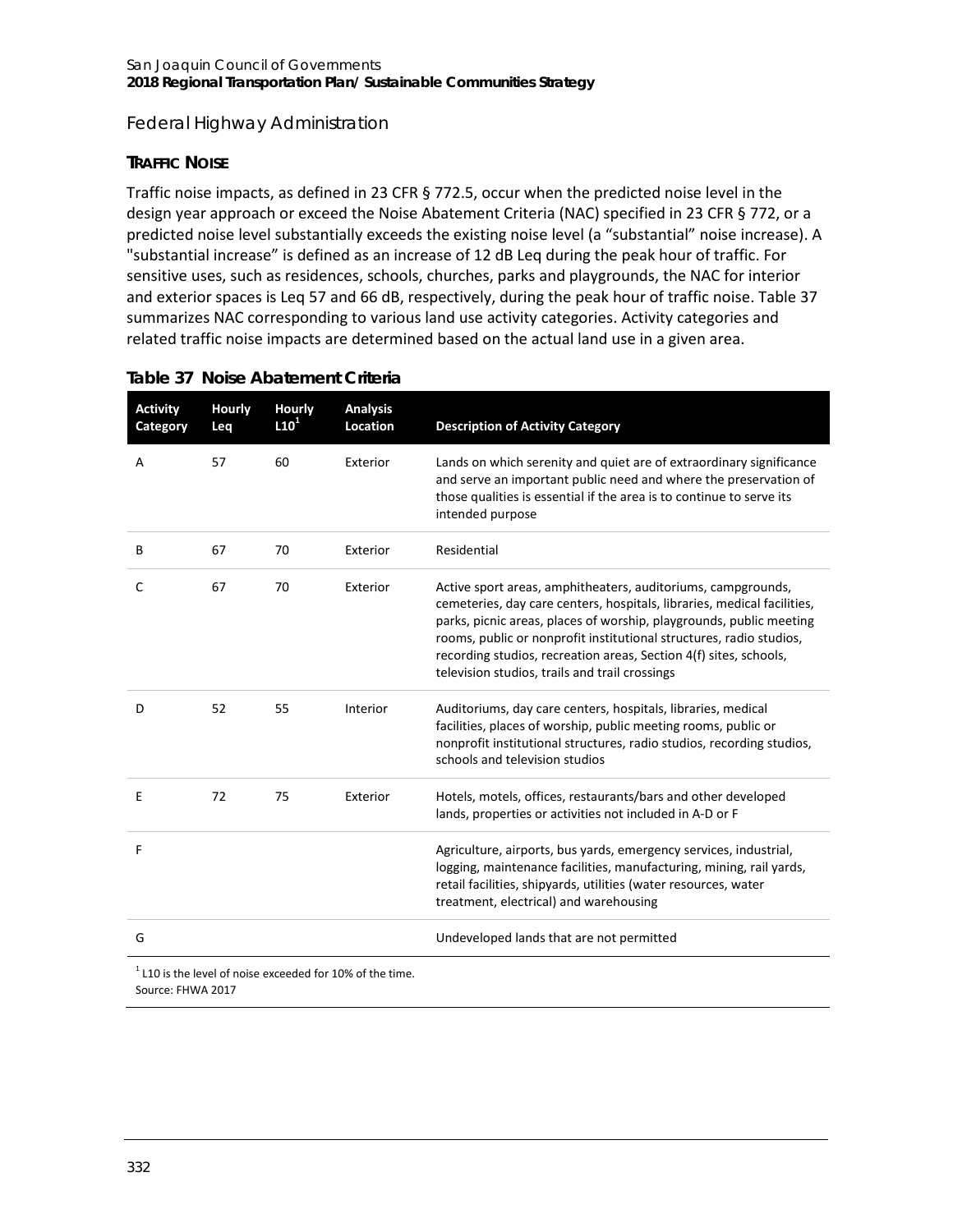#### **RAILROAD NOISE**

Federal regulations for railroad noise are contained in 40 CFR Part 201 and 49 CFR Part 210. The regulations set noise limits for locomotives and are implemented through regulatory controls on locomotive manufacturers. Federal regulations also establish noise limits for medium and heavy trucks (more than 4.5 tons, gross vehicle weight rating) under 40 CFR Part 205, Subpart B. The federal truck pass-by noise standard is 80 dB at 15 meters from the vehicle pathway centerline. These controls are implemented through regulatory controls on truck manufacturers. The FHWA regulations for noise abatement must be considered for federal or federally-funded projects involving the construction of a new highway or significant modification of an existing freeway when the project would result in a substantial noise increase or when the predicted noise levels approach or exceed the NAC.

#### **AIRCRAFT NOISE**

Aircraft operated in the U.S. are subject to federal requirements regarding noise emissions levels. These requirements are set forth in Title 14 CFR, Part 36. Part 36 establishes maximum acceptable noise levels for specific aircraft types, taking into account the model year, aircraft weight and number of engines.

#### **FEDERAL AND FEDERAL-AID HIGHWAY PROJECTS**

Title 23 of the Code of Federal Regulations (23 CFR § 772) provides procedures for preparing operational and construction noise studies and evaluating noise abatement for federal and federalaid highway projects. Under 23 CFR § 772.7, projects are categorized as Type I or Type II projects. FHWA defines a Type I project as a proposed federal or federal-aid highway project for the construction of a highway on a new location or the physical alteration of an existing highway which significantly changes either the horizontal or vertical alignment, or increases the number of throughtraffic lanes. A Type II project is a noise barrier retrofit project that involves no changes to highway capacity or alignment.

Type I projects include those that create a completely new noise source, increase the volume or speed of traffic or move the traffic closer to a receiver. Type I projects include the addition of an interchange, ramp, auxiliary lane, or truck-climbing lane to an existing highway, or the widening an existing ramp by a full lane width for its entire length. Projects unrelated to increased noise levels, such as striping, lighting, signing and landscaping projects, are not considered Type I projects.

Under 23 CFR § 772.11, noise abatement must be considered for Type I projects if the project is predicted to result in a traffic noise impact. In such cases, 23 CFR § 772 requires that the project sponsor "consider" noise abatement before adoption of the environmental document. This process involves identification of noise abatement measures that are reasonable, feasible and likely to be incorporated into the project as well as noise impacts for which no apparent solution is available.

#### *Federal Transit Administration*

The FTA has developed guidance to evaluate noise impacts from operation of surface transportation modes (i.e. passenger cars, trucks, buses and rail) in the 2006 FTA *Transit Noise Impact and Vibration Assessment* (FTA 2006). All mass transit projects receiving federal funding must use these guidelines to predict and assess potential noise and vibration impacts. As ambient levels increase, smaller increments of change are allowed to minimize community annoyance related to transit operations.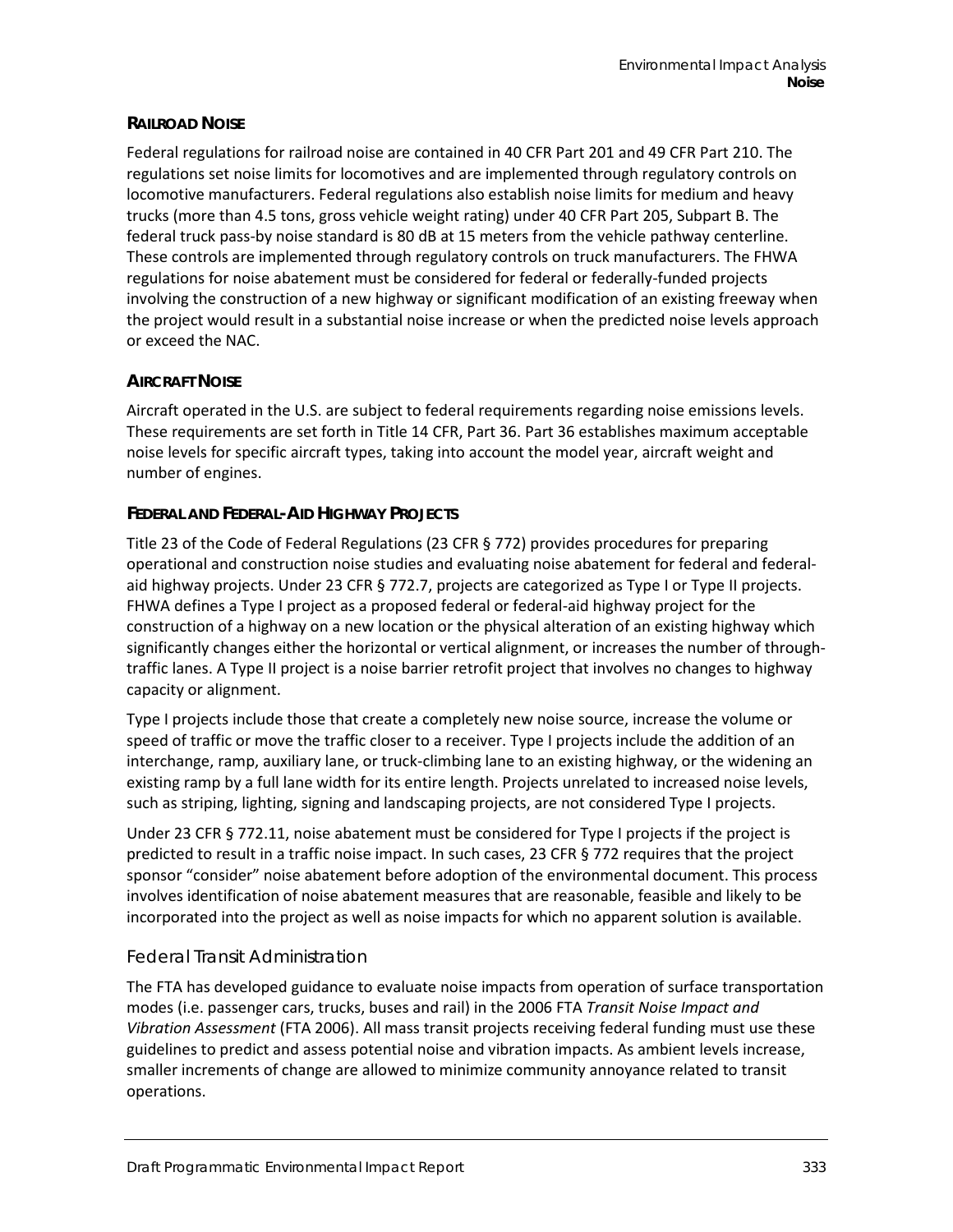#### San Joaquin Council of Governments **2018 Regional Transportation Plan/ Sustainable Communities Strategy**

#### *Department of Housing and Urban Development*

The mission of HUD includes fostering "a decent, safe and sanitary home and suitable living environment for every American." Accounting for acoustics is intrinsic to this mission as safety and comfort can be compromised by excessive noise. To facilitate the creation of suitable living environments, HUD has developed a standard for noise criteria. The basic foundation of the HUD noise program is set out in the noise regulation 24 CFR Part 51 Subpart B, Noise Abatement and Control.

HUD's noise policy clearly requires that noise attenuation measures be provided when proposed projects are to be located in high noise areas. Within the HUD Noise Assessment Guidelines, potential noise sources are examined for projects located within 15 miles of a military or civilian airport, 1,000 feet from a road or 3,000 feet from a railroad.

HUD exterior noise regulations state that 65 dBA Ldn noise levels or less are acceptable for residential land uses and noise levels exceeding 75 dBA Ldn are unacceptable. HUD's regulations do not contain standards for interior noise levels. Rather a goal of 45 decibels is set forth and the attenuation requirements are focused on achieving that goal. It is assumed that with standard construction methods and materials, any building will provide sufficient attenuation so that if the exterior level is 65 dBA Ldn or less, the interior level will be 45 dBA Ldn or less.

#### **State**

Relevant state noise regulations include those are discussed below. There are no adopted State policies or standards for groundborne vibration.

#### *Governor's Office of Planning and Research*

The Governor's Office of Planning and Research is required to adopt and periodically revise guidelines for the preparation and content of local general plans. The 2017 General Plan Guidelines (Governor's Office of Planning and Research, 2017) establish land use compatibility guidelines. Where a noise level range is denoted as "normally acceptable" for the given land use, the highest noise level in that range should be considered the maximum desirable for conventional construction that does not incorporate any special acoustic treatment. The acceptability of noise environments classified as "conditionally acceptable" or "normally unacceptable" will also depend on the anticipated amount of time that will normally be spent outside the structure and the acoustic treatment to be incorporated in structural design.

With regard to noise-sensitive residential uses, the recommended exterior noise limits are 60 dBA CNEL for single-family residences and 65 dBA CNEL for multi-family residences. The recommended maximum interior noise level is 45 dBA CNEL, which could normally be achieved using standard construction techniques if exterior noise levels are within the levels described above.

#### *California Department of Transportation*

Caltrans establishes noise limits for vehicles licensed to operate on public roads (Caltrans 2013). For heavy trucks, the State pass-by standard is consistent with the federal limit of 80 dB. The State passby standard for light trucks and passenger cars (less than 4.5 tons gross vehicle rating) is also 80 dB at 15 meters from the centerline. For new roadway projects, Caltrans uses the NAC discussed above in connection with FHWA. In addition, Caltrans has published the *Traffic Noise Analysis Protocol* guidelines for assessing noise levels associated with roadway projects (Caltrans 2011).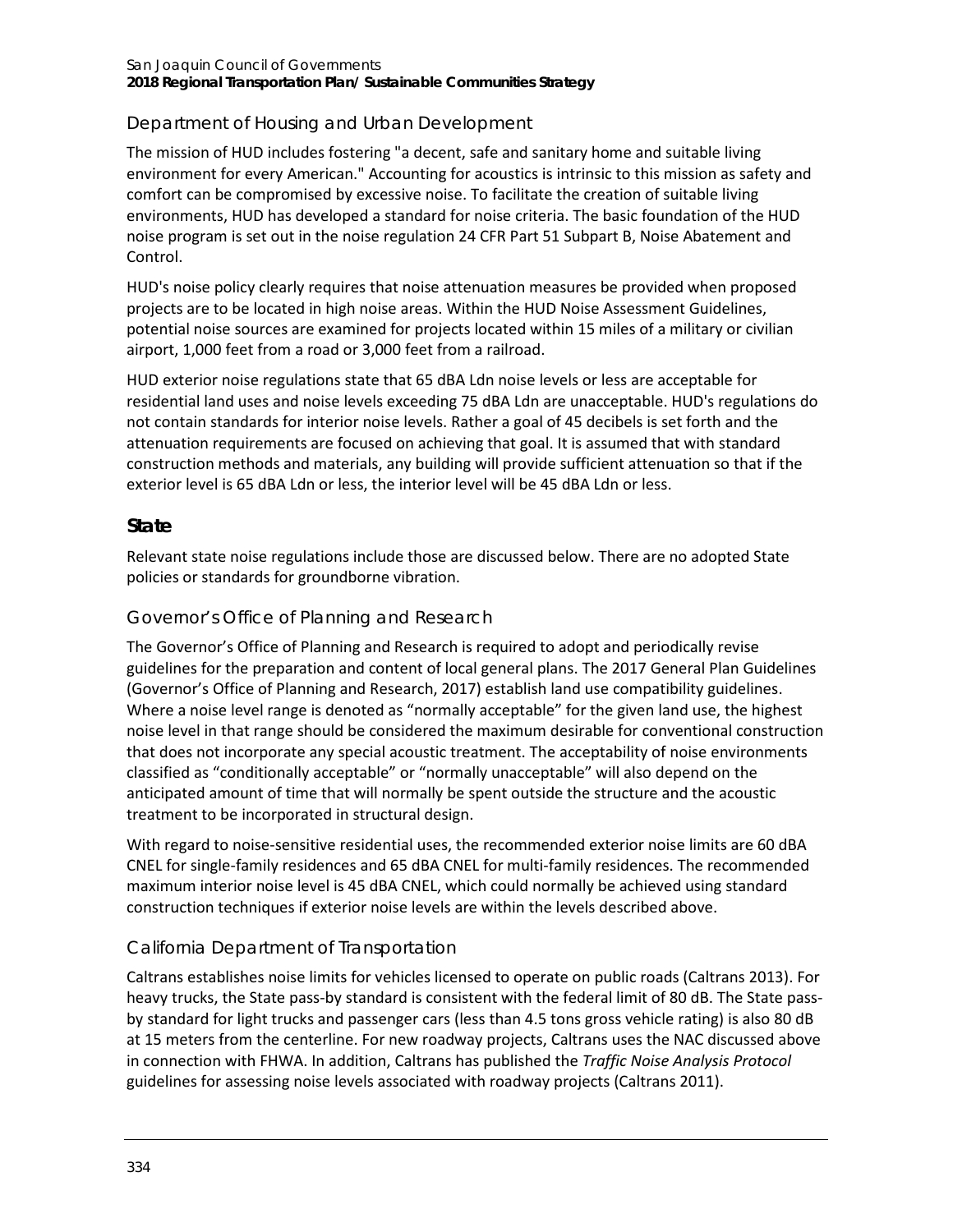#### *California Streets and Highways Code*

Section 216 of the California Streets and Highways Code relates to the noise effects of a proposed freeway project on public and private elementary and secondary schools. Under this code, a noise impact occurs if, as a result of a proposed freeway project, noise levels exceed 52 dBA Leq in the interior of public or private elementary or secondary classrooms, libraries, multipurpose rooms, or spaces. If a project results in a noise impact under this code, noise abatement must be provided to reduce classroom noise to a level that is at or below 52 dBA Leq. If the noise levels generated from roadway sources exceed 52 dBA Leq prior to the construction of the proposed freeway project, then noise abatement must be provided to reduce the noise to the level that existed prior to construction of the project.

#### *Airport Noise Standards and Compatibility Planning*

The State of California has the authority to establish regulations requiring airports to address aircraft noise impacts near airports. The State of California's Airport Noise Standards, found in Title 21 of the California Code of Regulations, identify a noise exposure level of 65 dB CNEL as the noise impact boundary around airports. Within the noise impact boundary, airport proprietors are required to ensure that all land uses are compatible with the aircraft noise environment or the airport proprietor must secure a variance from the California Department of Transportation.

#### *California Noise Insulation Standards*

The California Noise Insulation Standards found in Title 24 of the California Code of Regulations set requirements for new multi-family residential units, hotels and motels that may be subject to relatively high levels of transportation-related noise. For exterior noise, the noise insulation standard is 45 dB Ldn in any habitable room and requires an acoustical analysis demonstrating how dwelling units have been designed to meet this interior standard where such units are proposed in areas subject to noise levels greater than 60 dB Ldn.

#### *California Aeronautics Act*

The State Aeronautics Act (Public Utilities Code, Section 21670 et seq.) requires the establishment of Airport Land Use Commissions (ALUCs), which are responsible for developing airport land use compatibility plans (ALUCPs) for noise-compatible land uses in the immediate proximity of a commercial or public airport (Section 21675). ALUCs have two major roles: preparation and adoption of airport land use compatibility plans, which address policies for both noise and safety and review of certain local government land use actions and airport plans for consistency with the land use compatibility plan

The ALUCP is the major tool for ALUC land use regulation. The intent of the ALUCP is to encourage compatibility between airports and the various land uses that surround them. ALUCPs typically include the development of noise contours to identify excessive airport-related noise levels and measures to reduce noise levels. For example, Monterey Regional Airport encourages noise abatement procedures related to quiet departure techniques.

The Aeronautics Division of the California Department of Transportation has published the *California Airport Land Use Planning Handbook* (Caltrans 2011). The purpose of the *California Airport Land Use Planning Handbook* is to provide guidance for conducting airport land use compatibility planning. This handbook includes a section related to noise and states, "The basic strategy for achieving noise compatibility in the vicinity of an airport is to prevent or limit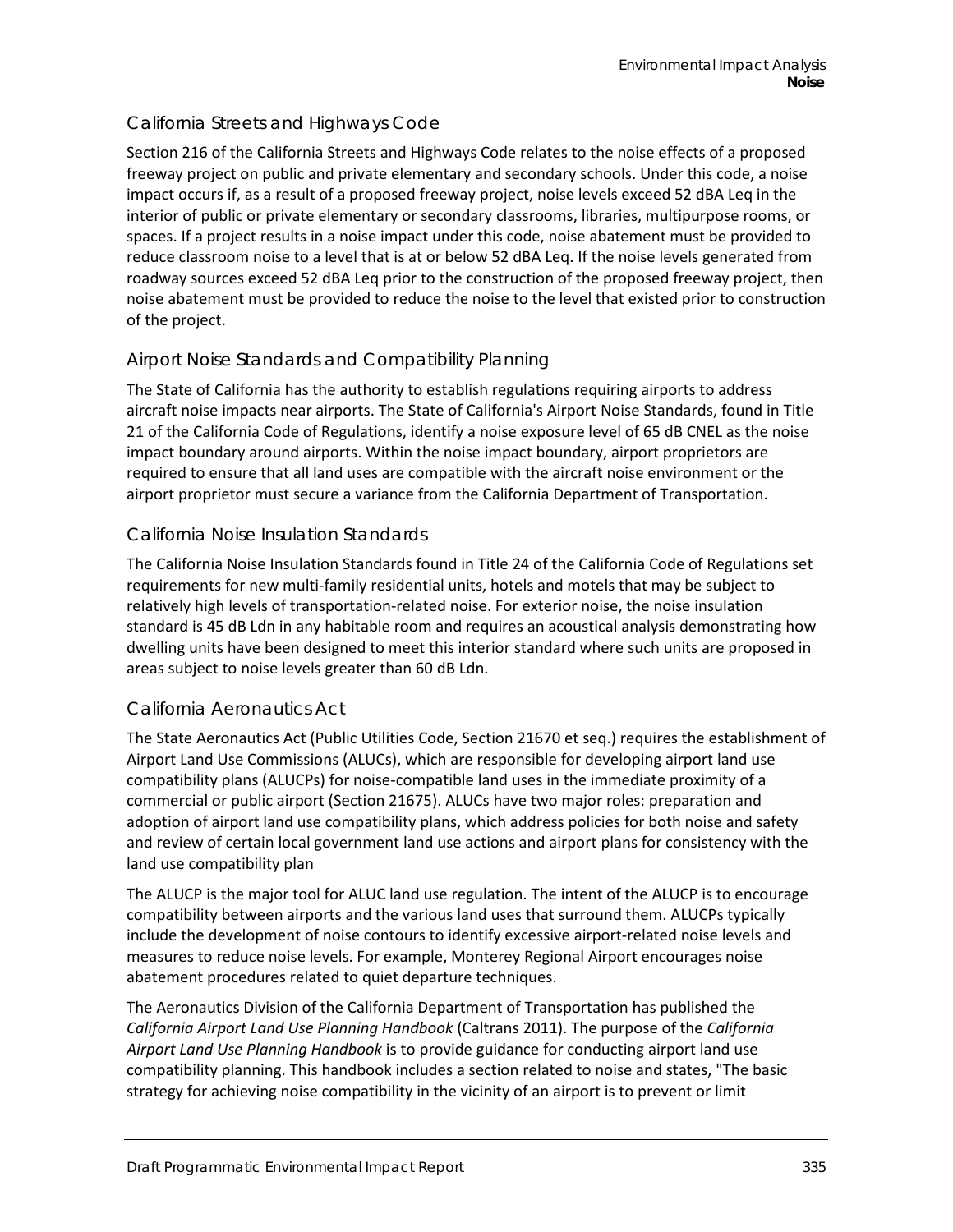development of land uses that are particularly sensitive to noise. Common land use strategies are ones that either involve few people (especially people engaged in noise-sensitive activities) or generate significant noise levels themselves (such as other transportation facilities or some industrial uses)."

## **Regional and Local**

### *San Joaquin County Airport Land Use Compatibility Plan (ALUCP)*

The Airport Land Use Compatibility Plan (ALUCP) was adopted by SJCOG in 2009 and to satisfy the state's aviation law requirements. The ALUCP provides for the orderly growth of each public use airport over a 20-year span and minimizes land use conflicts over height and noise with the surrounding area. The ALUCP includes building height restrictions, specify allowable land uses, and determine building standards within all airports within the County are required to be consistent with the measures set forth in the ALUCP.

## *City and County General Plans*

To identify, appraise, and remedy noise problems in local communities, the County and each city in the County is required to adopt a noise element as part of its General Plan. Each noise element is required to analyze and quantify current and projected noise levels associated with local noise sources, including, but not limited to, highways and freeways, primary arterials and major local streets, rail operations, air traffic associated with the airports, local industrial plants, and other ground stationary sources that contribute to the community noise environment. Beyond statutory requirements, local jurisdictions are free to adopt their own goals and policies in their noise elements, although most jurisdictions have chosen to adopt noise/land use compatibility guidelines that are similar to those recommended by the state. The overlapping DNL ranges indicate that local conditions (existing noise levels and community attitudes toward dominant noise sources) should be considered in evaluating land use compatibility at specific locations.

In addition to regulating noise through noise element policies, local jurisdictions regulate noise through enforcement of local ordinance standards. These standards generally relate to noisy activities (e.g., use of loudspeakers and construction) and stationary noise sources and facilities (e.g., air conditioning units and industrial activities).

In terms of airport noise, some of the actions that airport proprietors have been allowed to take to address local community noise concerns include runway use and flight routing changes, aircraft operational procedure changes, and engine run-up restrictions. These actions generally are subject to approval by the FAA, which has the authority and responsibility to control aircraft noise sources, implement and enforce flight operational procedures, and manage the air traffic control system. Airport proprietors may also consider limitations on airport use, but such restrictions can be overridden by the Federal Aviation Administration if it is determined that they unjustly discriminate against any user, impede the federal interest in safety and management of the air navigation system, or unreasonably interfere with interstate commerce.

### *Local Vibration Regulations*

Some local jurisdictions regulate vibration through enforcement of local ordinance standards. These standards generally relate to preventing perceptible vibration from being generated past the property line of the source location.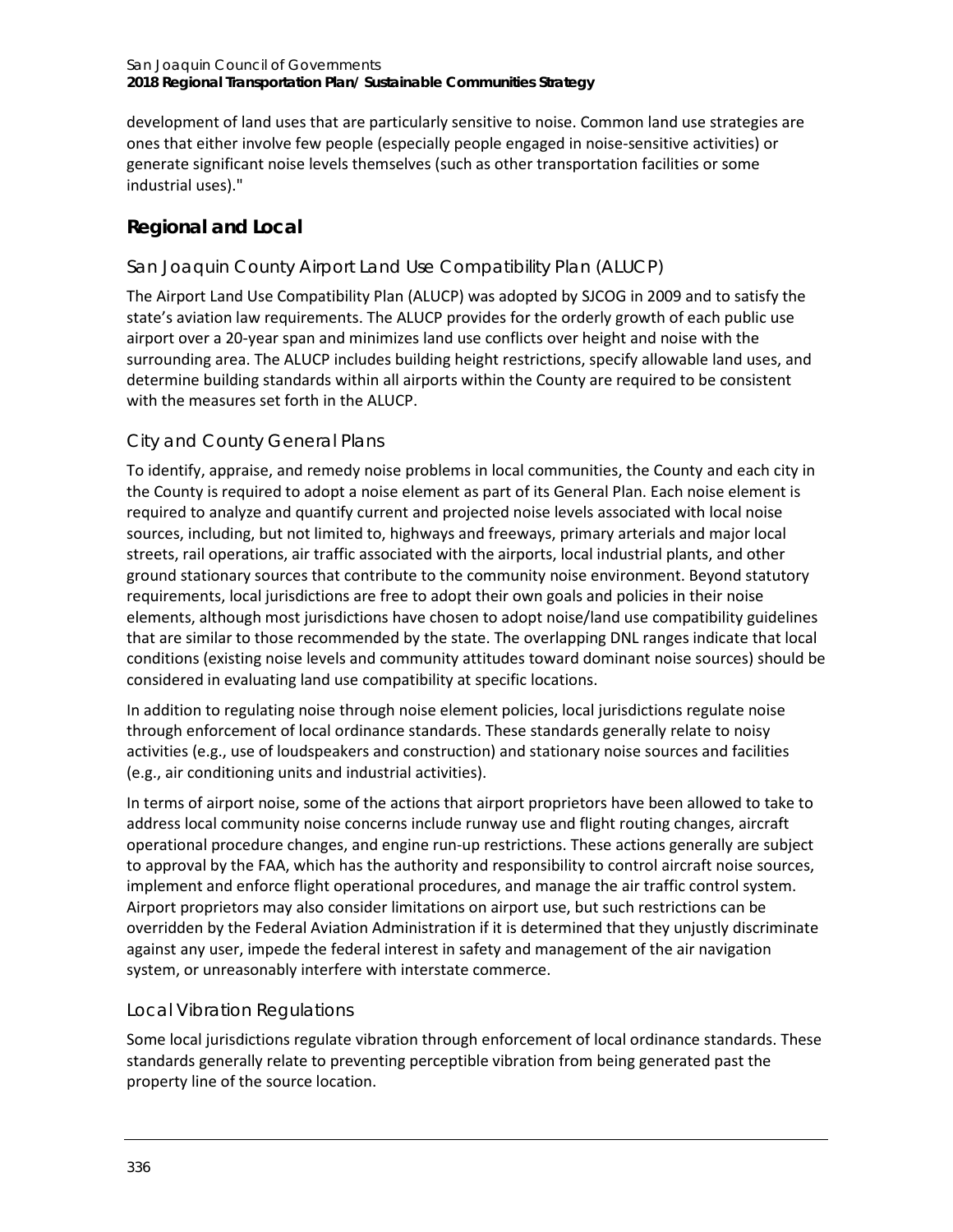# 4.13.2 Impact Analysis

## **a. Methodology and Significance Thresholds**

The analysis of noise impacts considers the effects of both temporary construction-related noise and long-term noise associated with proposed transportation system improvements. Temporary construction noise was estimated based upon levels presented in the FTA *Transit Noise and Vibration Impact Assessment*. Long-term traffic-related noise was estimated using a modification of the Federal Highway Traffic Noise Model (TNM).

Appendix G of the State CEQA Guideline identifies the following criteria for determining whether a project's impacts would have a significant impact related to noise:

- 1. Exposure of persons to or generation of noise levels in excess of standards established in the local general plan or noise ordinance, or applicable standards of other agencies;
- 2. Exposure of persons to or generation of excessive groundborne vibration or groundborne noise levels;
- 3. A substantial permanent increase in ambient noise levels in the project vicinity above levels existing without the project;
- 4. A substantial temporary or periodic increase in ambient noise levels in the project vicinity above levels existing without the project.
- 5. For a project located in an airport land use plan or, where such a plan has not been adopted, within two miles of a public airport or public use airport, exposure of people residing or working in the project area to excessive noise levels; and/or
- 6. For a project within the vicinity of a private airstrip, exposure of people residing or working in the project area to excessive noise levels.

Thresholds 5 and 6 are discussed in Section 4.16, *Less than Significant Environmental Factors.* The following analysis of potential impacts includes an assessment of all applicable standards, including those established by local jurisdictions, counties, the State of California and federal agencies, where appropriate.

### **b. Project Impacts and Mitigation Measures**

This section describes generalized impacts associated with some of the projects anticipated in the 2018 RTP/SCS. Due to the programmatic nature of the 2018 RTP/SCS, a precise, project-level analysis of the specific impacts associated with individual transportation and land use projects is not possible. In general, however, implementation of proposed transportation improvements and future projects under the land use scenario envisioned by the 2018 RTP/SCS could result in noise impacts as described in the following sections.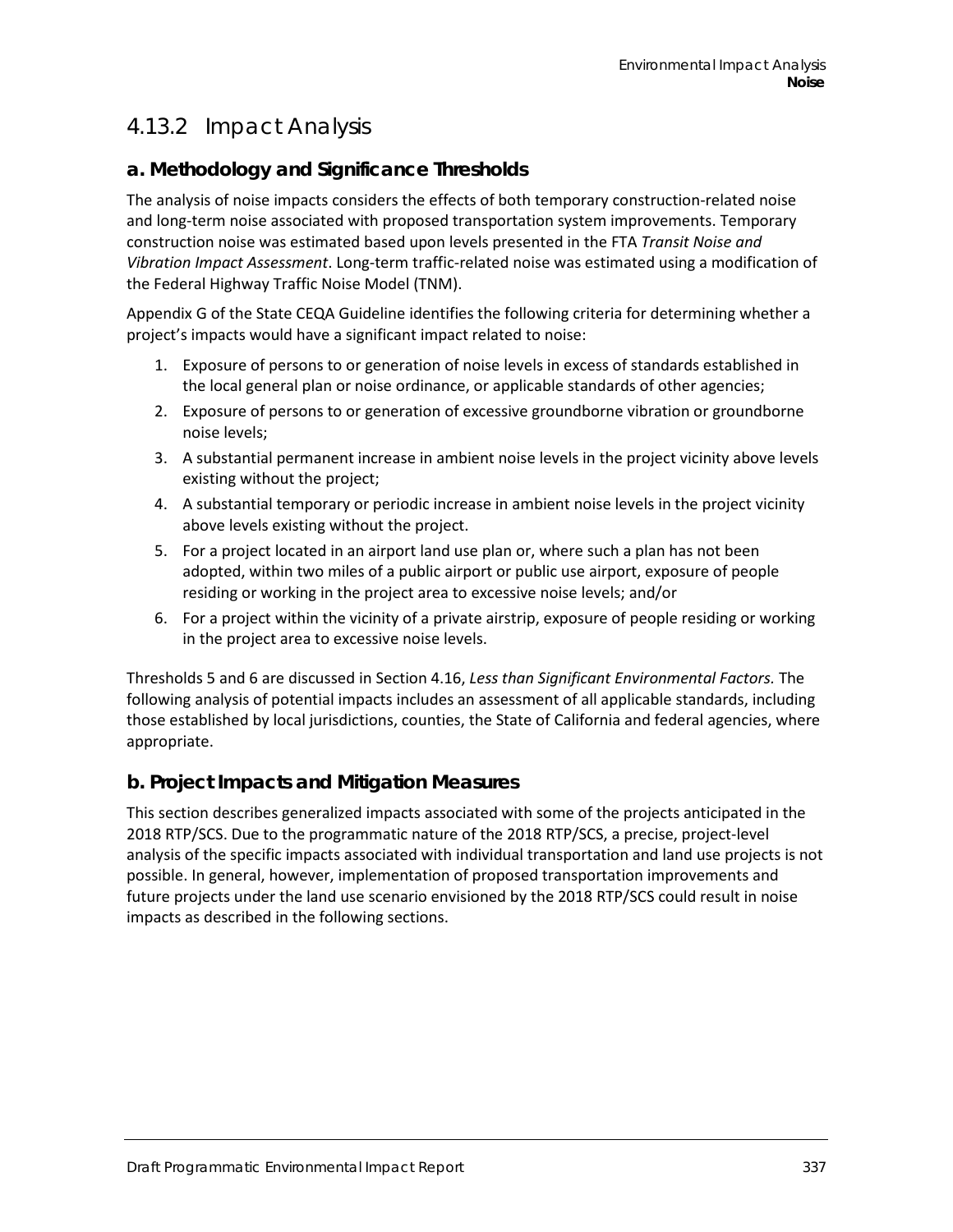| Threshold 1: | Exposure of persons to or generation of noise levels in excess of standards<br>established in the local general plan or noise ordinance, or applicable standards of |
|--------------|---------------------------------------------------------------------------------------------------------------------------------------------------------------------|
|              | other agencies<br><b>Threshold 3:</b> A substantial permanent increase in ambient noise levels in the project vicinity above<br>levels existing without the project |
|              | <b>Threshold 4:</b> A substantial temporary or periodic increase in ambient noise levels in the project<br>vicinity above levels existing without the project       |

**Impact N-1 CONSTRUCTION AND OPERATIONAL ACTIVITIES FROM THE PROPOSED TRANSPORTATION IMPROVEMENT PROJECTS AND THE LAND USE SCENARIO ENVISIONED IN THE 2018 RTP/SCS WOULD CREATE TEMPORARY AND PERMANENT NOISE LEVEL INCREASES THAT EXCEED APPLICABLE THRESHOLDS IN LOCATIONS THROUGHOUT THE SJCOG REGION. IMPACTS WOULD BE SIGNIFICANT AND UNAVOIDABLE***.*

#### **Construction**

The operation of equipment during the construction of roadway infrastructure, as well as infill development projects near transit and other land use development envisioned in the 2018 RTP/SCS, would result in temporary increases in noise in the immediate vicinity of individual construction sites. As shown in [Table 38,](#page-13-0) average noise levels associated with the use of heavy equipment at construction sites can range from about 76 to 89 dBA at 50 feet from the source, depending upon the types of equipment in operation at any given time and the phase of construction. The highest noise levels generally occur during excavation and foundation development, which involve the use of equipment such as backhoes, bulldozers, shovels, and front-end loaders.

| Equipment      | <b>Typical Level</b><br>25 Feet<br>from the Source                                              | <b>Typical Level</b><br>50 Feet<br>from the Source | <b>Typical Level</b><br><b>100 Feet</b><br>from the Source | <b>Typical Level</b><br>200 feet<br>from the Source | <b>Typical Level</b><br><b>800 Feet</b><br>from the Source |
|----------------|-------------------------------------------------------------------------------------------------|----------------------------------------------------|------------------------------------------------------------|-----------------------------------------------------|------------------------------------------------------------|
| Air Compressor | 87                                                                                              | 81                                                 | 75                                                         | 69                                                  | 57                                                         |
| Backhoe        | 86                                                                                              | 80                                                 | 74                                                         | 68                                                  | 56                                                         |
| Concrete Mixer | 91                                                                                              | 85                                                 | 79                                                         | 73                                                  | 61                                                         |
| Grader         | 91                                                                                              | 85                                                 | 79                                                         | 73                                                  | 61                                                         |
| Paver          | 95                                                                                              | 89                                                 | 83                                                         | 77                                                  | 65                                                         |
| Saw            | 82                                                                                              | 76                                                 | 70                                                         | 64                                                  | 52                                                         |
| Scraper        | 95                                                                                              | 89                                                 | 83                                                         | 77                                                  | 65                                                         |
| Truck          | 94                                                                                              | 88                                                 | 82                                                         | 76                                                  | 64                                                         |
|                | Course: Eadaral Transit Administration Transit Naise and Vibration Impact Assoccement, May 2006 |                                                    |                                                            |                                                     |                                                            |

#### <span id="page-13-0"></span>**Table 38 Typical Construction Noise Levels (dBA)**

Source: Federal Transit Administration, Transit Noise and Vibration Impact Assessment, May 2006.

Noise generated by construction activity would be variable depending on the project and intensity of equipment used. Roadway widening and new roadway projects would likely require the operation of many pieces of heavy-duty equipment that generate high noise levels. Alternatively, pedestrian trail improvements would typically generate less noise, requiring minimal use of heavy equipment. However, there are instances where activities that typically generate lower noise levels could generate relatively high noise levels. For example, a pedestrian trail improvement may include bridge pilings or require heavy equipment to clear vegetation. This conservative analysis assesses construction noise based on the operation of heavy-duty equipment. Noise levels from point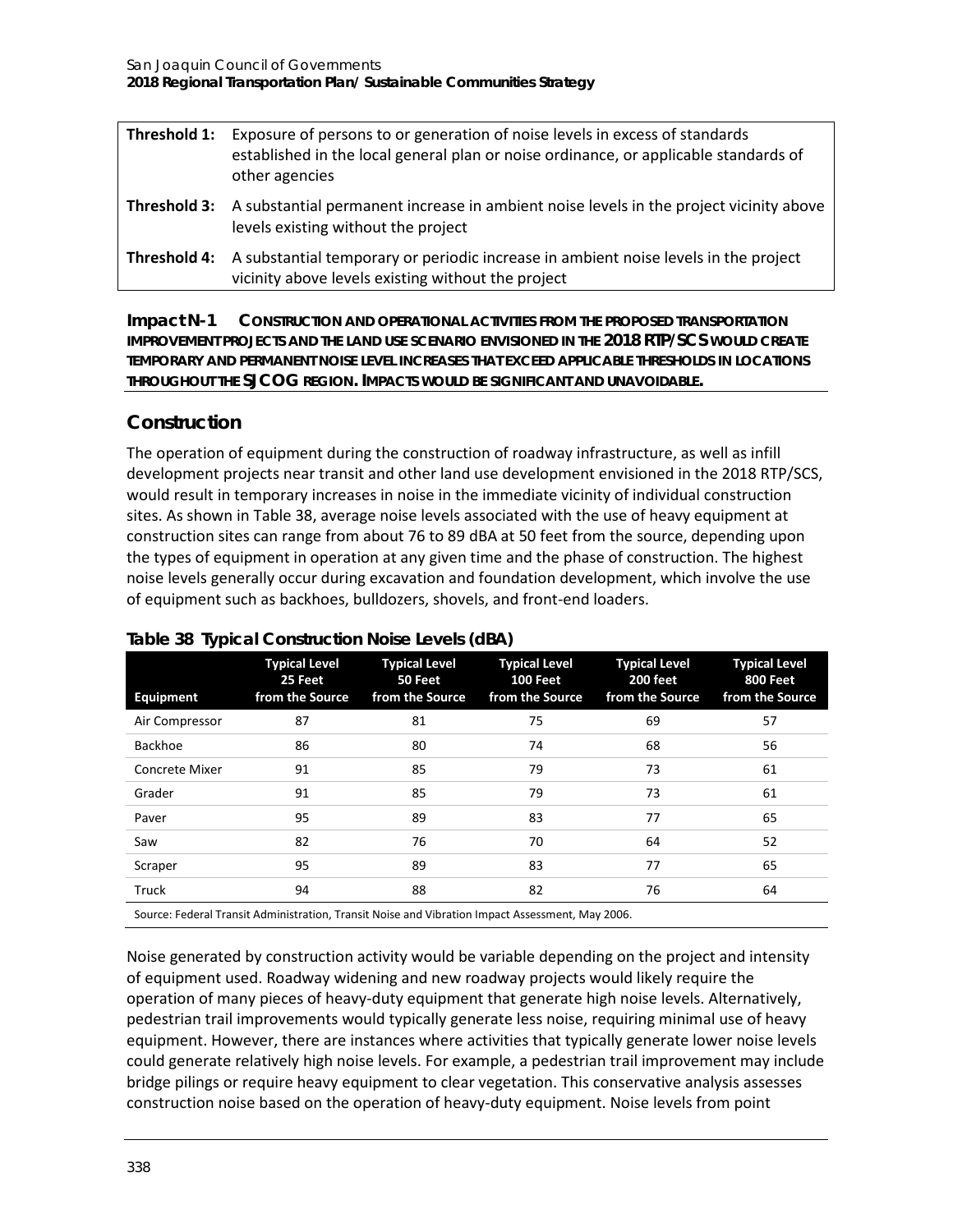sources such as construction sites typically attenuate at a rate of about six (6) dBA per doubling of distance. Therefore, areas within 800 feet of construction site within heavy-duty equipment may be exposed to noise levels exceeding 67 dBA. Mitigation is required to reduce impacts from construction-related noise to a less-than-significant level.

### **Operation**

Overall traffic levels on highways and roadways in the SJCOG region are projected to increase as a result of regional growth through the year 2042 (refer to Section 4.14, *Transportation*). The 2018 RTP/SCS includes projects that would potentially increase traffic noise by increasing traffic volumes along and in the vicinity of affected facilities. Such projects include: construction of new interchanges, roadway widening, roadway extensions, new roadway construction, and improvements to roads that would allow increased traffic volumes. Roadway improvement projects would not in themselves introduce new traffic, but rather are intended to relieve current or projected future traffic congestion or unacceptable safety conditions. However, widening projects, roadway extensions, and new roadway construction would accommodate additional traffic volumes and/or relocate noise sources closer to receptors. In addition, the anticipated number of annual vehicle miles traveled (VMT) in 2042 would be increased from approximately 6.5 billion under existing conditions (2015) to approximately 8.5 billion VMT in 2042 under the 2018 RTP/SCS, an increase of approximately two billion VMT annually, or approximately 30.3 percent. As compared to the No Project scenario, VMT under the 2018 RTP/SCS would increase by approximately 140 million annually (1.7 percent). Although many areas along freeway and roadway corridors area at least partially shielded from traffic noise by topography, buildings, walls, and other barriers, an increase in VMT and new and extended roadways would result in higher traffic noise levels as compared to existing conditions. Mitigation is required to reduce noise impacts to sensitive receptors to lessthan-significant levels.

The 2018 RTP/SCS includes airport improvements at the Stockton Metro Airport and the Tracy Municipal Airport. Proposed airport projects include runway improvements, pavement maintenance, reconstruction of aviation aprons, and reconstruction of runways and taxiways. Most of the proposed projects serve to improve or repair existing facilities and would not change aircraft activity and flight patterns and associated noise impacts. However, one project included in the 2018 RTP/SCS, the installation of a helicopter pad at the Tracy Municipal Airport, could potentially introduce an increase in helicopter traffic that could increase associated noise levels. Specific project details are not known at this time and thus the potential noise increase associated with increased helicopter traffic cannot be determined. Mitigation is necessary to reduce or minimize noise exposure impacts from aircraft operations.

The 2018 RTP/SCS also includes investments in passenger rail and train service, such as the construction of a double main track between Escalon and Stockton, construction of track connections and a new intercity passenger rail facility in Stockton, extension of existing services at various facilities, and maintenance activities at various facilities. The FTA has developed a screening procedure to identify locations where a rail project may cause a noise impact. The screening distances for requiring noise assessments for various types of projects are presented i[n Table 39.](#page-15-0)

Rail transit projects included in the 2018 RTP/SCS would be located in urban areas to facility ridership. Sensitive land uses would be located within proximity to new and expanded rail corridors, and would potentially be exposed to noise levels that exceed acceptable standards. Mitigation is necessary to reduce or minimize impacts from rail noise by requiring detailed project-specific assessments, and, if necessary, the identification and implementation of local mitigation measures.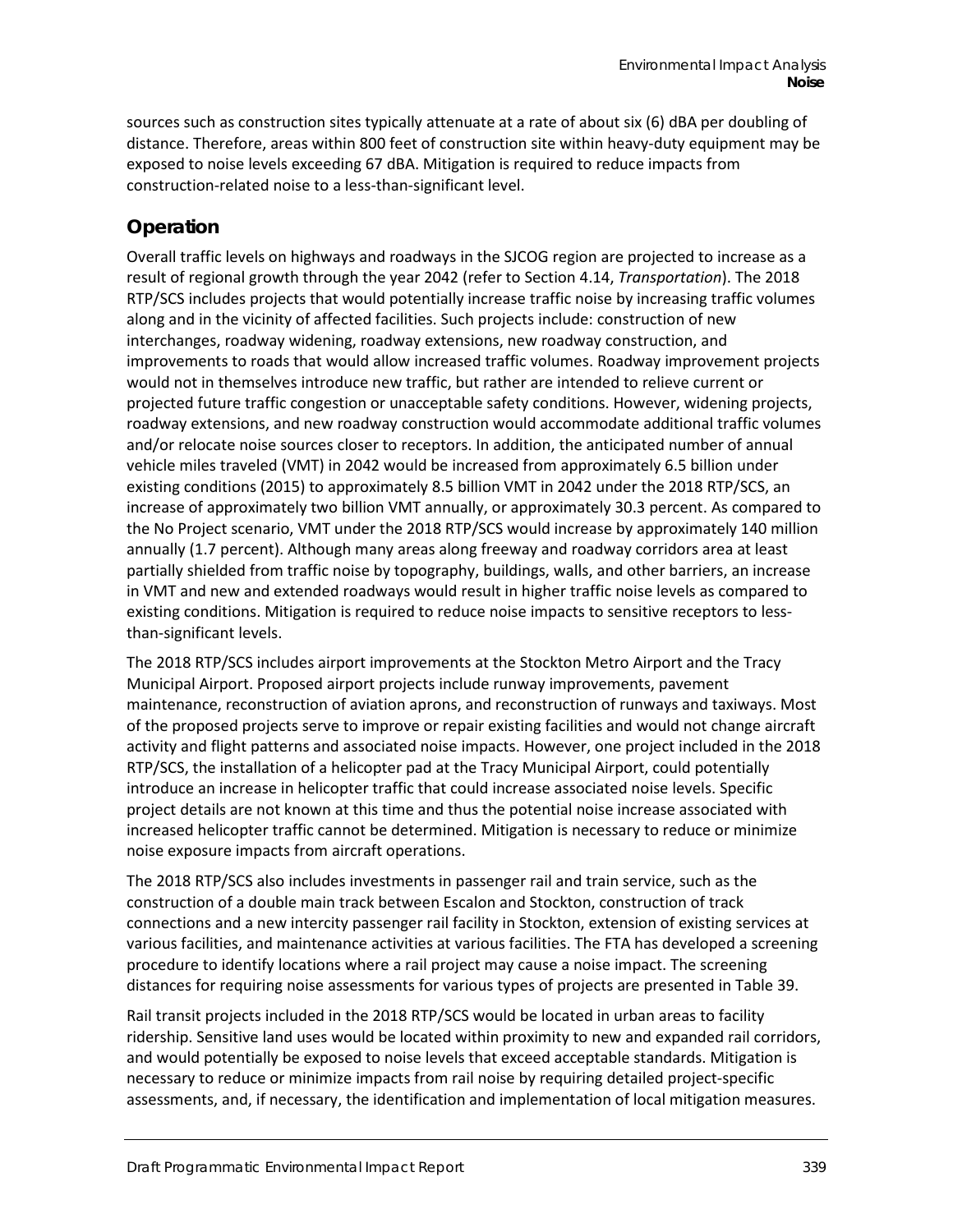#### San Joaquin Council of Governments **2018 Regional Transportation Plan/ Sustainable Communities Strategy**

The 2018 RTP/SCS also includes new or extended facilities that encourage more efficient intermodal transport using rail. The number of freight trains currently operating each day is dependent upon the demands of the industries using rail services and can vary greatly from day to day. While increases in freight rail transport would increase the number of freight trains, these trains would likely operate as-needed rather than on a fixed schedule. Therefore, noise levels and frequency of pass-by trips would continue to vary daily. Overall, however, an increase in train volumes would cause an increase in noise levels adjacent to rail corridors. Mitigation is required to reduce or minimize impacts from freight rail noise.

|                                                                                                 |                      | <b>Screening Distance (Feet)</b> |                              |  |
|-------------------------------------------------------------------------------------------------|----------------------|----------------------------------|------------------------------|--|
| <b>Type of Project</b>                                                                          |                      | <b>Unobstructed</b>              | <b>Intervening Buildings</b> |  |
| <b>Commuter Rail Mainline</b>                                                                   |                      | 750                              | 375                          |  |
| <b>Commuter Rail Station</b>                                                                    | With Horn Blowing    | 1,600                            | 1,200                        |  |
|                                                                                                 | Without Horn Blowing | 250                              | 200                          |  |
| <b>Commuter Rail -Highway Crossing</b><br>with Horns and Bells                                  |                      | 1,600                            | 1,200                        |  |
| Light Rail Transit                                                                              |                      | 350                              | 175                          |  |
| <b>Access Roads</b>                                                                             |                      | 100                              | 50                           |  |
| Low- and Intermediate-Capacity                                                                  | <b>Steel Wheel</b>   | 125                              | 50                           |  |
| Transit                                                                                         | <b>Rubber Tire</b>   | 90                               | 40                           |  |
|                                                                                                 | Monorail             | 175                              | 70                           |  |
| Yards and Shops                                                                                 |                      | 1,000                            | 650                          |  |
| <b>Parking Facilities</b>                                                                       |                      | 125                              | 75                           |  |
| <b>Access Roads</b>                                                                             |                      | 100                              | 50                           |  |
| <b>Ventilation Shafts</b>                                                                       |                      | 200                              | 100                          |  |
| <b>Power Substations</b>                                                                        |                      | 250                              | 125                          |  |
| Source: Federal Transit Administration, Transit Noise and Vibration Impact Assessment, May 2006 |                      |                                  |                              |  |

#### <span id="page-15-0"></span>**Table 39 Screening Distances for Noise Assessments – Rail Transit Projects**

Furthermore, the 2018 RTP/SCS includes projects to expand transit bus services, such as constructing improvements at existing transit centers, purchasing of replacement buses, fleet maintenance, and constructing bus stop improvements. Transit services along new routes may expose sensitive receptors to bus noise. The FTA has developed a screening procedure to identify locations where a bus project may cause a noise impact. The screening distances for requiring noise assessments for various types of projects are presented in [Table 40.](#page-16-0)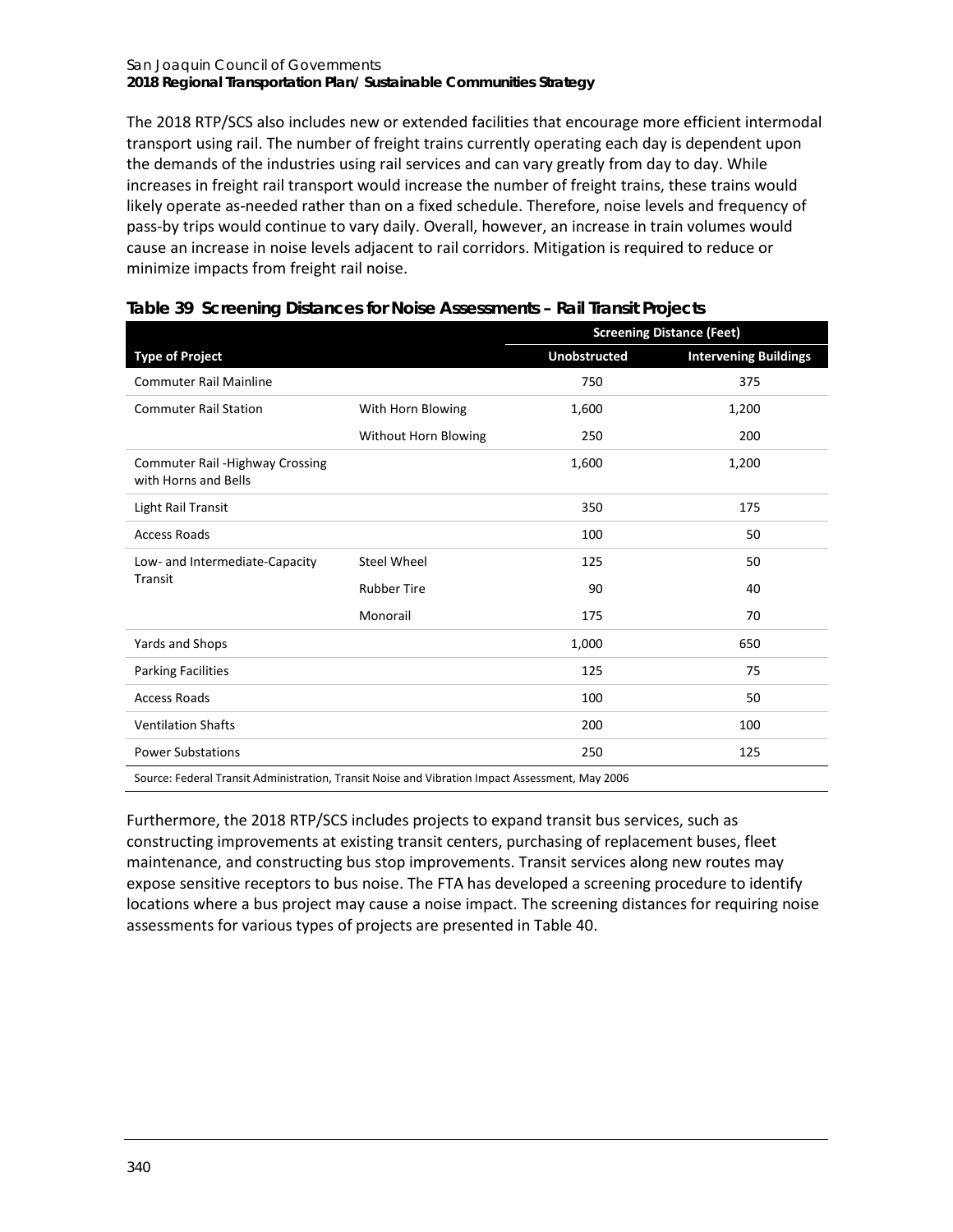|                                                                                                 |                               | <b>Screening Distance (Feet)</b> |                              |  |
|-------------------------------------------------------------------------------------------------|-------------------------------|----------------------------------|------------------------------|--|
| <b>Type of Project</b>                                                                          |                               | <b>Unobstructed</b>              | <b>Intervening Buildings</b> |  |
| Busway                                                                                          | 500                           |                                  | 250                          |  |
| <b>BRT on Exclusive Roadway</b>                                                                 |                               | 200                              | 100                          |  |
| <b>Bus Facilities</b>                                                                           | Access Roads                  | 100                              | 50                           |  |
|                                                                                                 | <b>Transit Center</b>         | 225                              | 150                          |  |
|                                                                                                 | Storage and Maintenance       | 350                              | 225                          |  |
|                                                                                                 | Park and Ride Lots with Buses | 225                              | 150                          |  |
| Source: Federal Transit Administration, Transit Noise and Vibration Impact Assessment, May 2006 |                               |                                  |                              |  |

#### <span id="page-16-0"></span>**Table 40 Screening Distances for Noise Assessments – Bus Transit Projects**

Increase frequency of bus service along existing corridors would also increase noise exposure. However, the addition of local buses and shuttles is unlikely to increase noise by significant levels as bus routes would be in urban areas with high ambient noise levels. Overall, however, sensitive land uses would be located within close proximity to new bus activity, and would potentially be exposed to noise levels that exceed acceptable standards. Mitigation is therefore required to reduce or minimize impacts from bus noise by requiring detailed project-specific assessments, and, if necessary, local mitigation measures.

In addition, the 2018 RTP/SCS is based on a land use and transportation scenario which defines a pattern of future growth and transportation system investment for the region emphasizing an infill approach near transit and other transportation facilities such as bicycle networks. Population and job growth is allocated principally within existing urban areas near public transit and existing transit corridors. New noise-sensitive development in infill areas could be exposed to noise levels exceeding the 67 dBA standard for residential land uses. Potential sources of noise exposure include traffic, rail and/or bus operations, commercial activity, and industrial activity. New development in infill areas near transit may also expose existing noise-sensitive uses to noise levels exceeding local noise thresholds. Mitigation would be required to reduce impacts to a less-than-significant level. . Even with the inclusion of these measures, noise impacts under N-1 would be potentially significant.

#### **Mitigation Measures**

For transportation projects under their jurisdiction, SJCOG shall implement, and transportation project sponsor agencies can and should implement, the following mitigation measure developed for the 2018 RTP/SCS program. Municipalities in the SJCOG region can and should implement this measure, where relevant to projects implementing the 2018 RTP/SCS.

#### *N-1 Noise Reduction Practices*

Project sponsors shall assess and mitigate to the extent feasible short- and long-term noise impacts in accordance with applicable regulations and to implement site-specific noise reduction measures. Reduction measures include, but are not limited to, the following:

 Equipment and trucks used for project construction shall utilize the best available noise control techniques (e.g., improved mufflers, equipment redesign, use of intake silencers, ducts, engine enclosures, and acoustically attenuating shields or shrouds, wherever feasible).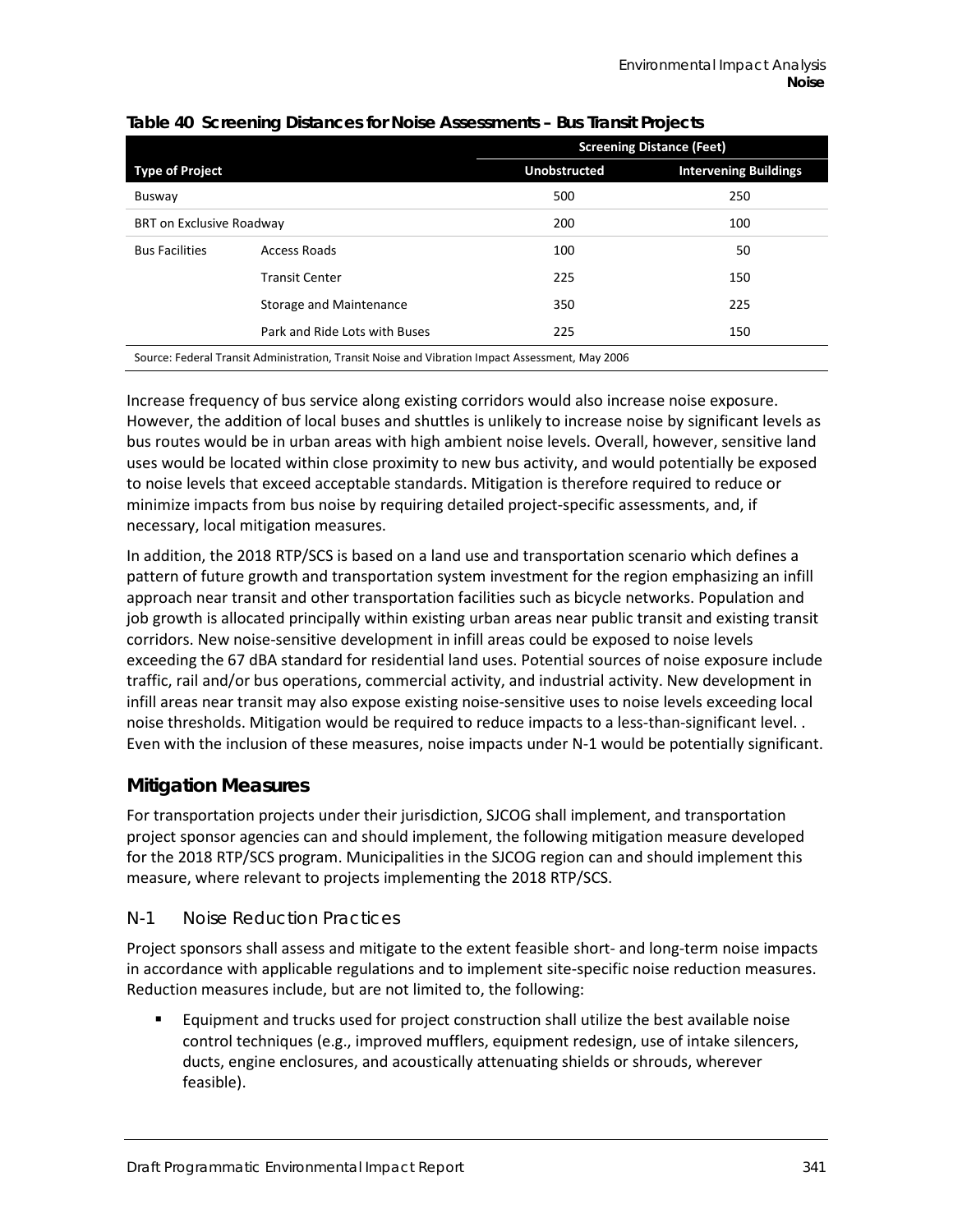#### San Joaquin Council of Governments

**2018 Regional Transportation Plan/ Sustainable Communities Strategy**

- Except as may be exempted by the Lead Agency (or other appropriate government agency), impact tools (e.g., jack hammers, pavement breakers, and rock drills) used for project construction shall be hydraulically or electrically powered to avoid noise associated with compressed air exhaust from pneumatically powered tools. However, where use of pneumatic tools is unavoidable, an exhaust muffler on the compressed air exhaust should be used; this muffler can lower noise levels from the exhaust by up to about 10 dB(A). External jackets on the tools themselves should be used, if such jackets are commercially available and this could achieve a reduction of 5 dB(A). Quieter procedures should be used, such as drills rather than impact equipment, whenever such procedures are available and consistent with construction procedures.
- Stationary noise sources shall be located as far from adjacent sensitive receptors as possible and they should be muffled and enclosed within temporary sheds, incorporate insulation barriers, or use other measures as determined by the Lead Agency (or other appropriate government agency) to provide equivalent noise reduction.
- A procedure and phone numbers for notifying the Lead Agency staff and local Police Department (during regular construction hours and off-hours);
- A sign posted on-site pertaining with permitted construction days and hours and complaint procedures and who to notify in the event of a problem. The sign should also include a listing of both the Lead Agency and construction contractor's telephone numbers (during regular construction hours andoff-hours);
- The designation of an on-site construction complaint and enforcement manager for the project;
- Notification of neighbors and occupants within 300 feet of the project construction area at least 30 days in advance of extreme noise generating activities about the estimated duration of the activity.
- A preconstruction meeting can and should be held with the job inspectors and the general contractor/on-site project manager to confirm that noise measures and practices (including construction hours, neighborhood notification, posted signs, etc.) are completed.
- Use of portable barriers in the vicinity of sensitive receptors during construction.
- Projects that require pile driving or other construction noise above 90 dB(A) in proximity to sensitive receptors, should reduce potential pier drilling, pile driving and/or other extreme noise generating construction impacts greater than 90dB(A), a set of site-specific noise attenuation measures should be completed under the supervision of a qualified acoustical consultant.
- Evaluate the feasibility of noise control at the receivers by temporarily improving the noise reduction capability of adjacent buildings by the use of sound blankets for example and implement such measure if such measures are feasible and would noticeably reduce noise impacts.
- **Monitor the effectiveness of noise attenuation measures by taking noise measurements.**
- Strategically place material stockpiles between the operation and the affected dwelling to minimize noise generated from any rock-crushing or screening operations performed within 3,000 feet of any occupied residence.
- Maximize the distance between noise-sensitive land uses and new roadway lanes, roadways, rail lines, transit centers, park-and-ride lots, and other new noise- generating facilities.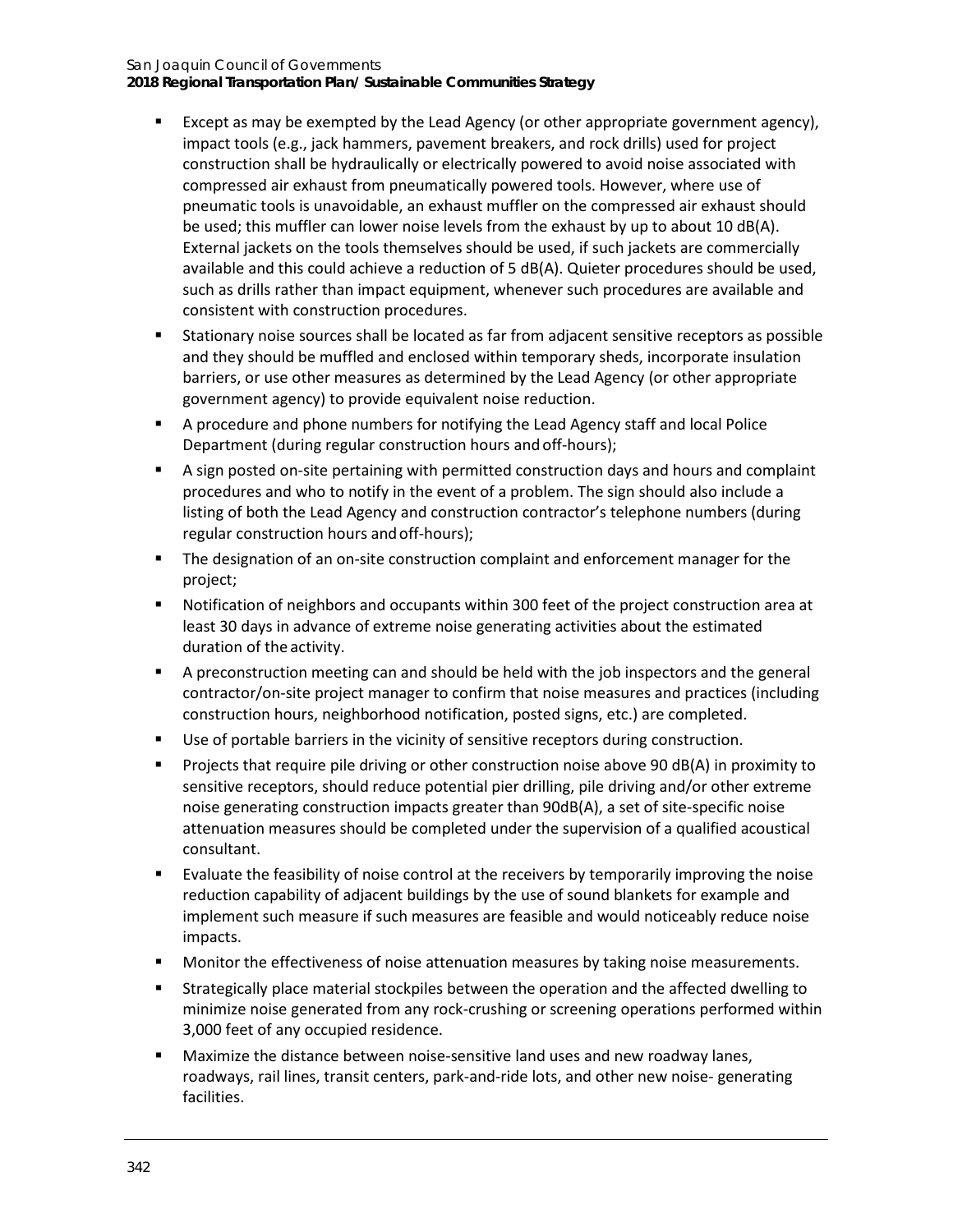- Construct sound reducing barriers between noise sources and noise-sensitive land uses.
- Implement, to the extent feasible and practicable, speed limits and limits on hours of operation of rail and transit systems, where such limits may reduce noise impacts.
- **Maximize the distance of new route alignments from sensitive receptors.**
- Locate transit-related passenger stations, central maintenance facilities, decentralized maintenance facilities, and electric substations away from sensitive receptors to the maximum extent feasible.
- Airport projects shall conform and implement all applicable noise reduction strategies as listed in their applicable Airport Land Use Compatibility Plan.

#### **Significance After Mitigation**

Implementation of the above mitigation measure could reduce potential impacts to a less than significant level. However, even with implementation of Mitigation Measure N-1, noise impacts from buildout of the 2018 RTP/SCS may continue to be excessive. Impacts would remain significant and unavoidable. No additional mitigation measures to reduce this impact to less-than-significant levels are feasible.

**Threshold 2:** Expose people or generate excessive groundborne vibration

**Impact N-2 CONSTRUCTION AND OPERATIONAL ACTIVITIES, AS WELL AS INCREASED TRANSIT ACTIVITY FROM THE PROPOSED TRANSPORTATION IMPROVEMENT PROJECTS AND THE LAND USE SCENARIO ENVISIONED IN THE 2018 RTP/SCS, WOULD GENERATE SUBSTANTIAL VIBRATION LEVELS THROUGHOUT THE SJCOG REGION. IMPACTS WOULD BE SIGNIFICANT AND UNAVOIDABLE***.*

#### **Construction and Operation**

Noise and vibration impacts from the construction and operation of transportation projects and development of the surrounding area could generate excessive groundborne vibration and noise levels. Construction-related vibration has the potential to damage structures, cause cosmetic damage (e.g., crack plaster), or disrupt the operation of vibration sensitive equipment. Vibration can also be a source of annoyance to individuals who live or work close to vibration-generating activities. Heavy construction operations can cause substantial vibration in close proximity to the source.

Typical project construction activities, such as the use of jackhammers, other high-power or vibratory tools, compactors, and tracked equipment, could also generate substantial vibration (i.e., greater than 0.2 inch per second PPV) in the immediate vicinity, typically within 15 feet of the equipment. However, building construction does not typically have these larger sources of vibration and is, therefore, not anticipated to be a source of substantial vibration. By use of administrative controls, such as scheduling, typical construction activities would be restricted to hours with the least potential to affect nearby properties. Thus, perceptible vibration can be kept to a minimum and not result in human annoyance or structural damage.

Specific construction activities such as pile driving, could result in higher levels of vibration. Pile driving has the potential to generate the highest vibration levels and is the primary concern for structural damage when it occurs within 50 feet of structures. Vibration levels generated by pile driving activities would vary depending on project conditions, such as soil conditions, construction methods, and equipment used. Pile driving activities may result in short-term annoyance. Depending on the proximity of existing structures to each construction site, the structural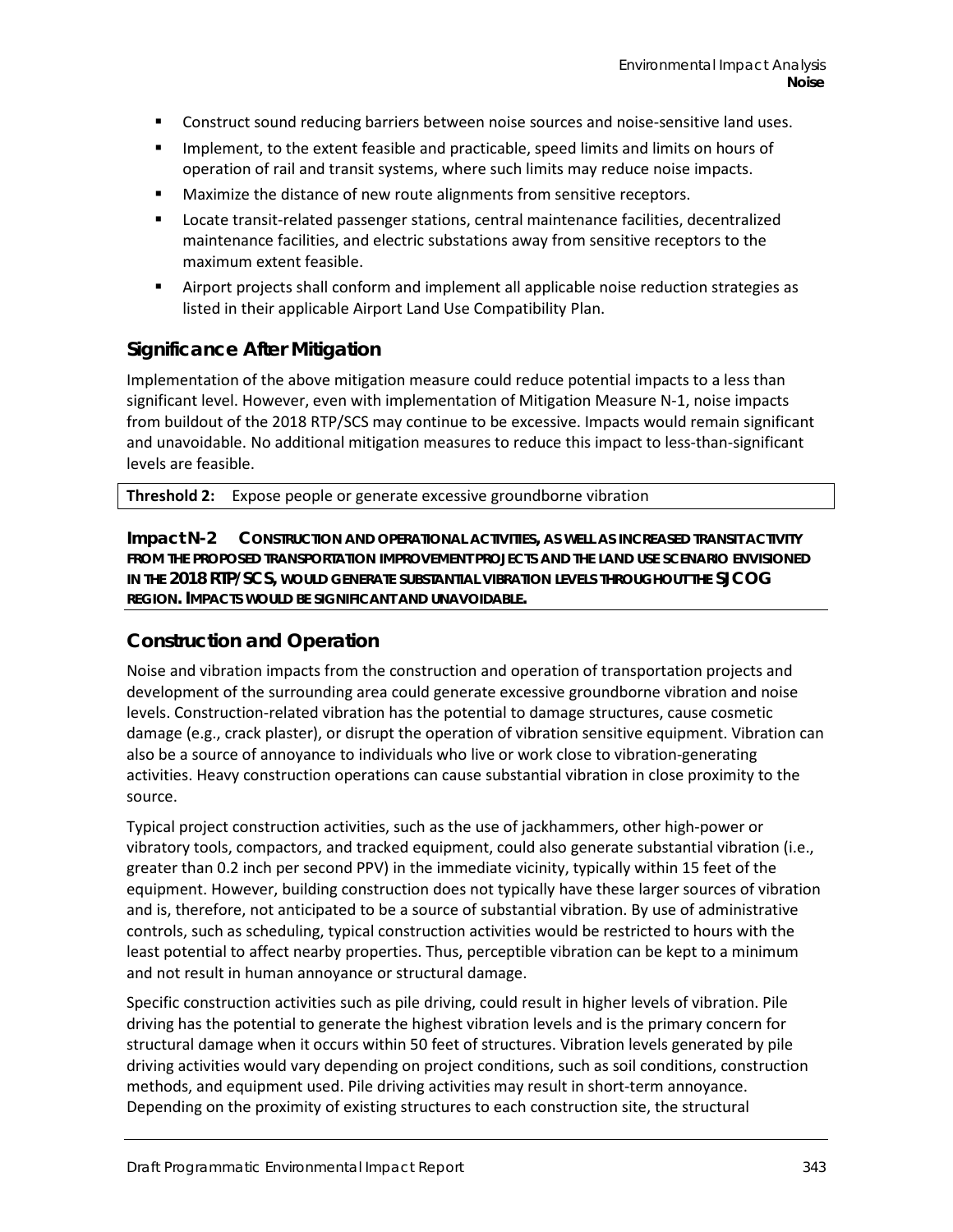soundness of the affected buildings, and the methods of construction used, vibration levels caused by pile driving or other foundation work with a substantial impact component such as blasting, rock or caisson drilling, and site excavation or compaction could be high enough to be perceptible within 100 feet and may be high enough to damage existing structures within 50 feet.

In addition to pile driving activities, light industrial and commercial operations have, on occasion, been known to utilize equipment or processes in the manufacture and distribution of materials that have a potential to generate vibration. However, vibrations found to be excessive for human exposure that are the result of a manufacturing process or industrial machinery are generally addressed from an occupational health and safety perspective. The residual vibrations from industrial processes or machinery are typically of such low amplitude that they quickly dissipate into the surrounding soil and are rarely perceivable at the surrounding land uses.

Distribution of materials to and from industrial and commercial land uses can have the potential to generate more substantial levels of vibration than that of the mechanical equipment. Heavy trucks used for delivery and distribution of materials to and from industrial and commercial sites generally operate at very low speeds while on the industrial or commercial site. Therefore, the vibration induced by heavy truck traffic at industrial or commercial land uses is not anticipated to be perceptible at distances greater than 25 feet (typical distance from roadway centerline to edge of roadway right-of-way for a single-lane road).

### **Transit**

The primary vibration sources associated with transportation system operations include heavy truck and bus traffic along roadways and train traffic along rail lines. However, vehicle traffic, including heavy trucks traveling on a highway, rarely generate vibration amplitudes high enough to cause structural or cosmetic damage, except in rare cases (e.g., where heavy truck traffic passes near fragile older buildings). Heavy trucks traveling over potholes or other pavement irregularities can cause vibration high enough to result in complaints from nearby residents. These conditions are commonly addressed by smoothing the roadway surface. Based on vibration measurements throughout California by Caltrans, worst-case traffic vibrations were shown to drop below the threshold of perception at distances of 150 feet or greater (Caltrans 2013). Given that sensitive receptors are located within 150 feet of transportation facilities within the SJCOG region, and that 2018 RTP/SCS transportation projects include roadway expansion and construction of new highways, significant impacts related to vibration associated with truck traffic could occur.

Rail activity is also a source of vibration. Caltrans conducted measurements of vibration levels associated with train activity throughout the State and found a peak vibration level of 0.36 inches per second PPV at ten feet from the track (Caltrans 2004). Based on this vibration level reference, vibrations from train activity drop below the threshold of perception at distances greater than 250 feet. The 2018 RTP/SCS includes the development of additional railway facilities along existing tracks, extension of existing railways and construction of new rail lines, as well as the purchasing of new rail cars. This would potentially increase rail activity along existing lines and also introduce rail activity to new areas. These changes may expose nearby sensitive receptors and fragile buildings to a substantial increase in vibration levels relative to the existing condition. Impacts would be significant because excessive groundborne vibration or groundborne noise levels could be generated. Mitigation measures are available to reduce vibration noise to the extent feasible, and are discussed below. Even with the inclusion of these measures, noise impacts under N-2 would be potentially significant.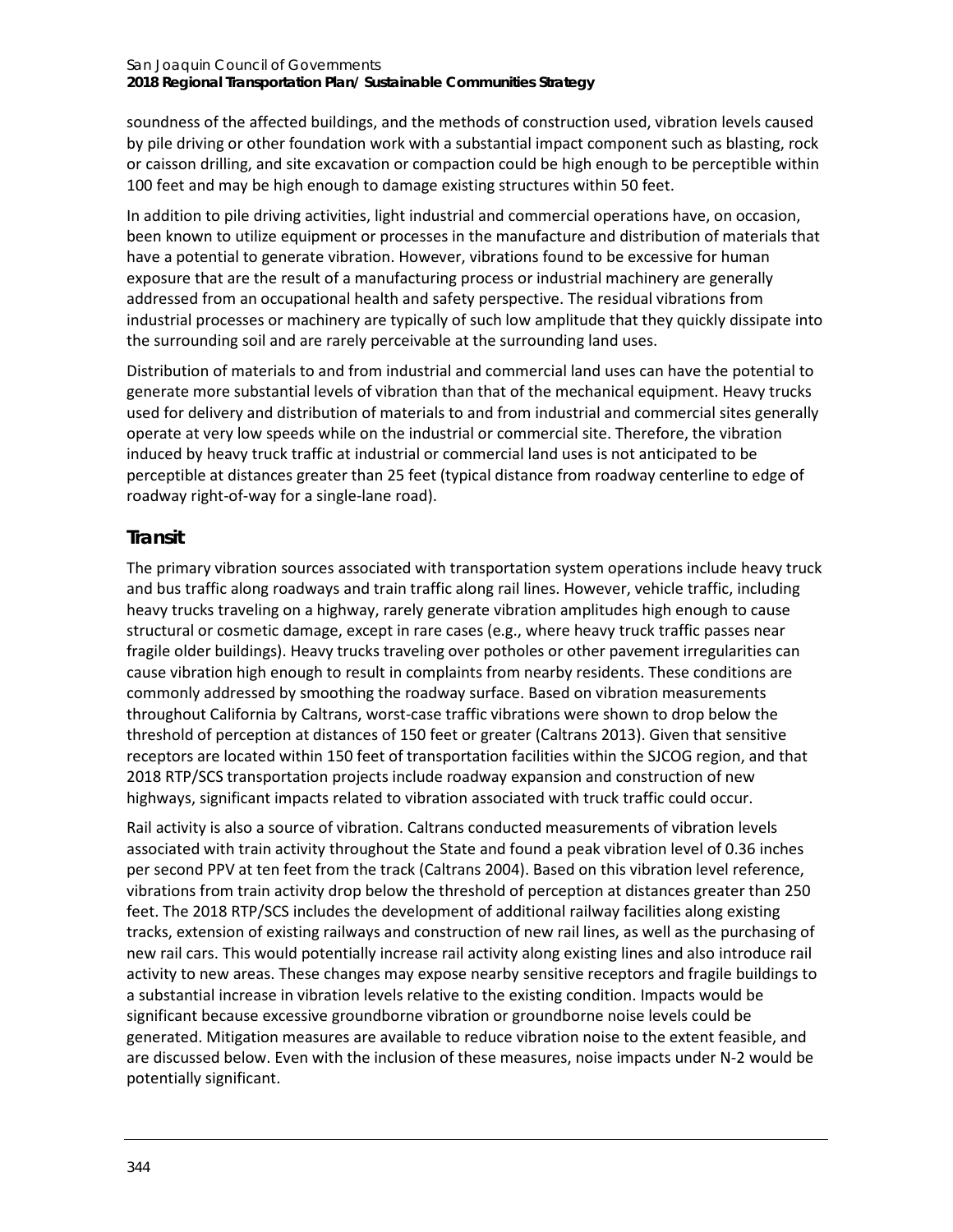#### **Mitigation Measures**

For transportation projects under their jurisdiction, SJCOG shall implement, and transportation project sponsor agencies, can and should implement the following mitigation measure developed for the 2018 RTP/SCS program. Municipalities in the SJCOG region can and should implement this measure, where relevant to projects implementing the 2018 RTP/SCS.

#### *N-2 Vibration Mitigation for Transportation Projects*

Project sponsors of 2018 RTP/SCS projects shall comply with all applicable local vibration and groundborne noise standards, or in the absence of such local standards, comply with guidance provided by the FTA in *Transit Noise and Vibration Impact Assessment* (FTA 2006) to asses impacts to buildings and sensitive receptors and reduce vibration and groundborne noise. FTA recommended thresholds shall be used except in areas where local standards for groundborne noise and vibration have been established. Methods that shall be implemented to reduce vibration and groundborne noise impacts include, but are not limited to:

- Rail Traffic
	- Maximizing the distance between tracks and sensitive uses
	- $\Box$  Conducting rail grinding on a regular basis to keep tracks smooth
	- Conducting wheel truing to re-contour wheels to provide a smooth running surface and removing wheel flats
	- **Providing special track support systems such as flating slabs, resiliently supported ties,** high-resilience fasteners and ballast mats
	- **Implementing operational changes such as limiting train speed and reducing nighttime** operations
- Bus and Truck Traffic
	- Constructing noise barriers
	- $\Box$  Use noise reducing tires and wheel construction on bus wheels
	- Use vehicle skirts (partial enclosure around each wheel with absorptive treatment) on freight vehicle wheels

### **Significance After Mitigation**

Implementation of the above mitigation measure could reduce potential impacts to a less than significant level. However, even with implementation of Mitigation Measure N-2, vibration from buildout of the 2018 RTP/SCS may continue to be excessive. Impacts would remain significant and unavoidable. No additional mitigation measures to reduce this impact to less-than-significant levels are feasible.

### **c. Cumulative Impacts**

The 2018 RTP/SCS includes transportation projects and land use strategies that would shape the region over the next 25 years. These changes would include the extension of transportation and related infrastructure that would result in additional noise sources. Planned projects would connect with projects outside the region facilitating and potentially inducing construction of transportation infrastructure outside the region. This additional infrastructure outside the County could lead to development outside the region. Although construction noise and vibration impacts are generally